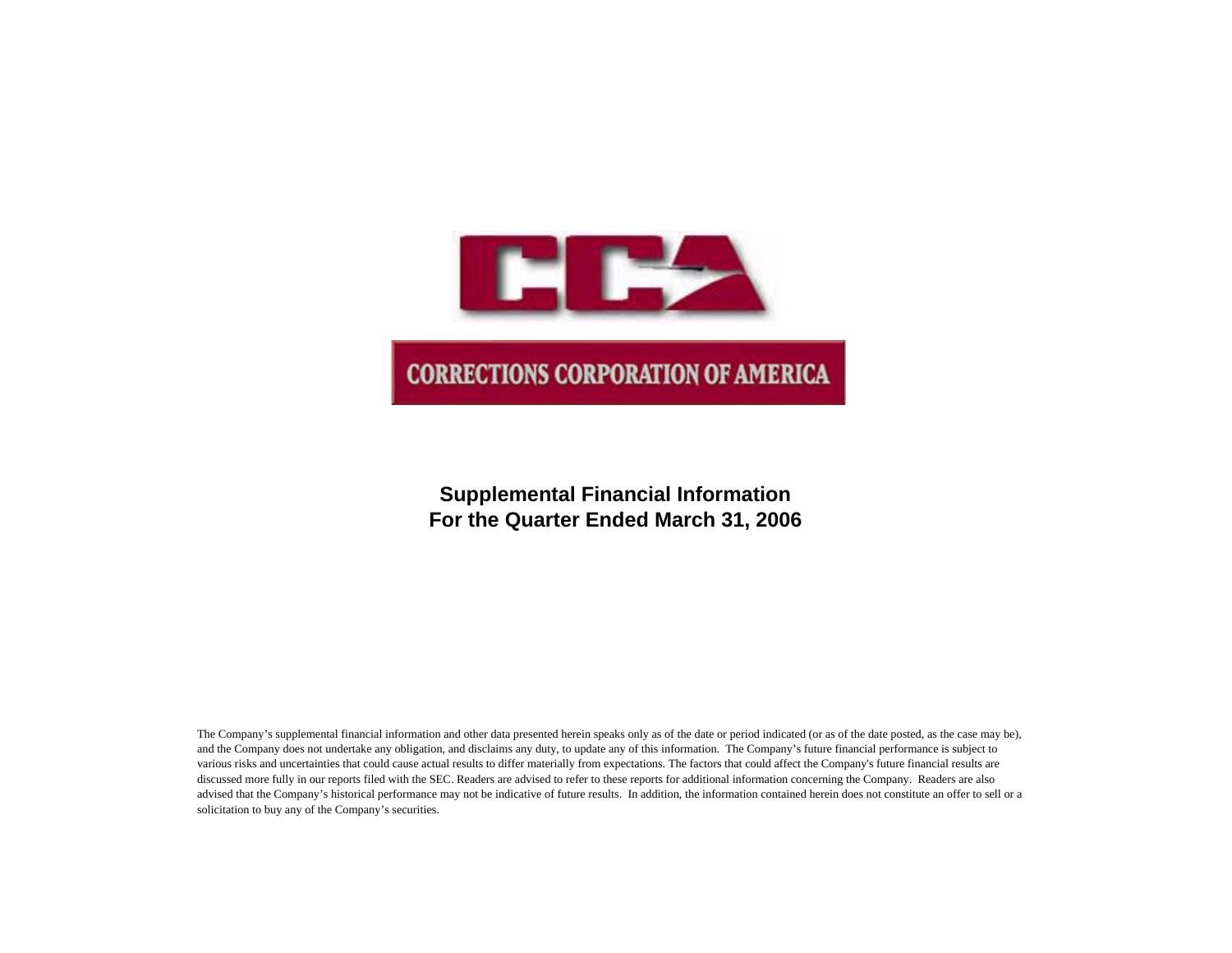# **CORRECTIONS CORPORATION OF AMERICA**

## **Supplemental Financial Information For the Quarter Ended March 31, 2006**

## **TABLE OF CONTENTS**

| Consolidated Balance Sheets 1                           |  |
|---------------------------------------------------------|--|
| Consolidated Statements of Operations <b>CONSUMER 2</b> |  |
| Reconciliation of Basic to Diluted Earnings Per Share 3 |  |
| Selected Financial Information 24                       |  |
| Analysis of Outstanding Debt 7                          |  |
| Selected Operating Ratios 8                             |  |
| Facility Portfolio 9                                    |  |
| Diversification of Revenue 15                           |  |
| Research Coverage / Credit Ratings 16                   |  |

John D. Ferguson, President and CEO Irving E. Lingo, Jr., Chief Financial Officer 10 Burton Hills Boulevard Nashville, TN 37215 Tel.: (615) 263-3000 Fax: (615) 263-3010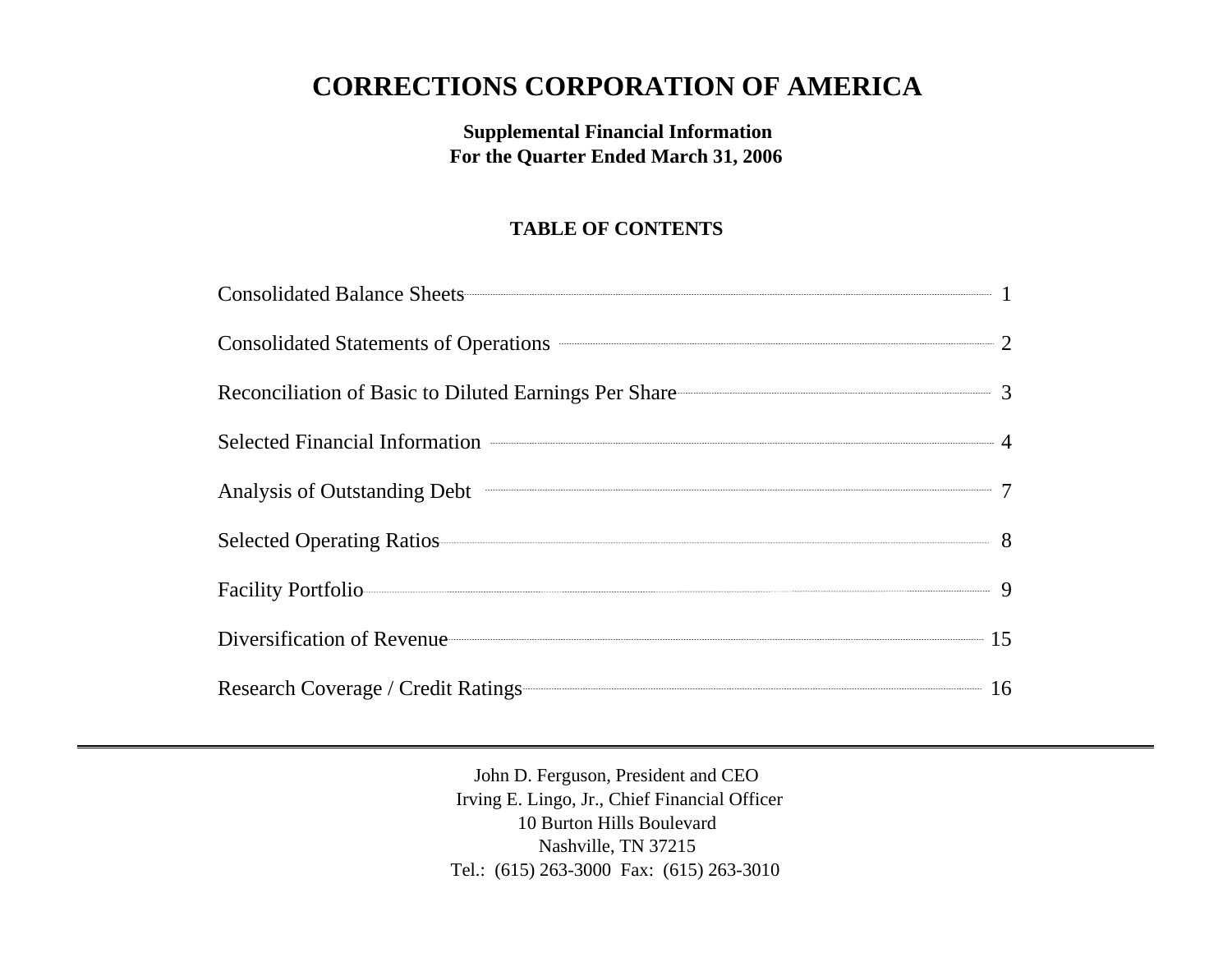### **CONSOLIDATED BALANCE SHEETS**

| <b>ASSETS</b>                               | March 31,<br>2006         | December 31,<br>2005      | September 30,<br>2005 | <b>June 30,</b><br>2005 | March 31,<br>2005          |  |
|---------------------------------------------|---------------------------|---------------------------|-----------------------|-------------------------|----------------------------|--|
|                                             | $\mathbb{S}$              | $\mathbb{S}$              | $\mathbf{\hat{S}}$    | $\mathbb{S}$            | $\mathbb{S}$               |  |
| Cash and cash equivalents                   | 64,924<br>11,399          | 64,901                    | 66,402<br>11,182      | 45,951                  | 48,407                     |  |
| Restricted cash<br>Investments              |                           | 11,284                    | 8,897                 | 11,094<br>8,816         | 11,021<br>8,744            |  |
|                                             | 49,481                    | 19,014                    |                       |                         |                            |  |
| Accounts receivable, net of allowance       | 167,554                   | 176,560                   | 173,787               | 173,023                 | 150,253                    |  |
| Deferred tax assets                         | 27,076                    | 32,488                    | 38,365                | 50,271                  | 56,756                     |  |
| Prepaid expenses and other current assets   | 9,453                     | 15,884                    | 18,816                | 26,456                  | 18,830                     |  |
| Total current assets                        | 329,887                   | 320,131                   | 317,449               | 315,611                 | 294,011                    |  |
| Property and equipment, net                 | 1,722,742                 | 1,710,794                 | 1,691,009             | 1,677,577               | 1,665,162                  |  |
| Investment in direct financing lease        | 16,118                    | 16,322                    | 16,520                | 16,713                  | 16,899                     |  |
| Goodwill                                    | 15,246                    | 15,246                    | 15,425                | 15,425                  | 15,425                     |  |
| Other assets                                | 26,057                    | 23,820                    | 24,862                | 26,619                  | 26,875                     |  |
| Total assets                                | 2,110,050                 | 2,086,313                 | 2,065,265             | 2,051,945<br>\$.        | 2,018,372                  |  |
| <b>LIABILITIES AND STOCKHOLDERS' EQUITY</b> |                           |                           |                       |                         |                            |  |
| Accounts payable and accrued expenses       | $\mathbb{S}$<br>138,479   | \$<br>142,864             | \$<br>142,320         | \$<br>152,972           | \$<br>135,089              |  |
| Income tax payable                          | 1,715                     | 1,435                     | 2,032                 | 2,058                   | 6,404                      |  |
| Current portion of long-term debt           | 381                       | 11,836                    | 21,871                | 21,883                  | 2,014                      |  |
| Total current liabilities                   | 140,575                   | 156,135                   | 166,223               | 176,913                 | 143,507                    |  |
| Long-term debt, net of current portion      | 976,185                   | 963,800                   | 964,236               | 964,694                 | 985,166                    |  |
| Deferred tax liabilities                    | 13,906                    | 12,087                    | 8,777                 | 9,381                   | 9,701                      |  |
| Other liabilities                           | 37,719                    | 37,660                    | 38,264                | 38,531                  | 38,458                     |  |
| <b>Total liabilities</b>                    | 1,168,385                 | 1,169,682                 | 1,177,500             | 1,189,519               | 1,176,832                  |  |
| Commitments and contingencies               |                           |                           |                       |                         |                            |  |
| Common stock - \$0.01 par value             | 401                       | 397                       | 396                   | 394                     | 391                        |  |
| Additional paid-in capital                  | 1,504,322                 | 1,506,184                 | 1,501,592             | 1,497,955               | 1,492,238                  |  |
| Deferred compensation                       |                           | (5,563)                   | (6, 431)              | (7, 338)                | (7,641)                    |  |
| Retained deficit                            | (563,058)                 | (584, 387)                | (607,792)             | (628, 585)              | (643, 448)                 |  |
| Total stockholders' equity                  | 941,665                   | 916,631                   | 887,765               | 862,426                 | 841,540                    |  |
| Total liabilities and stockholders' equity  | 2,110,050<br><sup>S</sup> | $\mathbb{S}$<br>2,086,313 | 2,065,265<br>\$       | 2,051,945<br>\$         | 2,018,372<br>$\mathbf{\$}$ |  |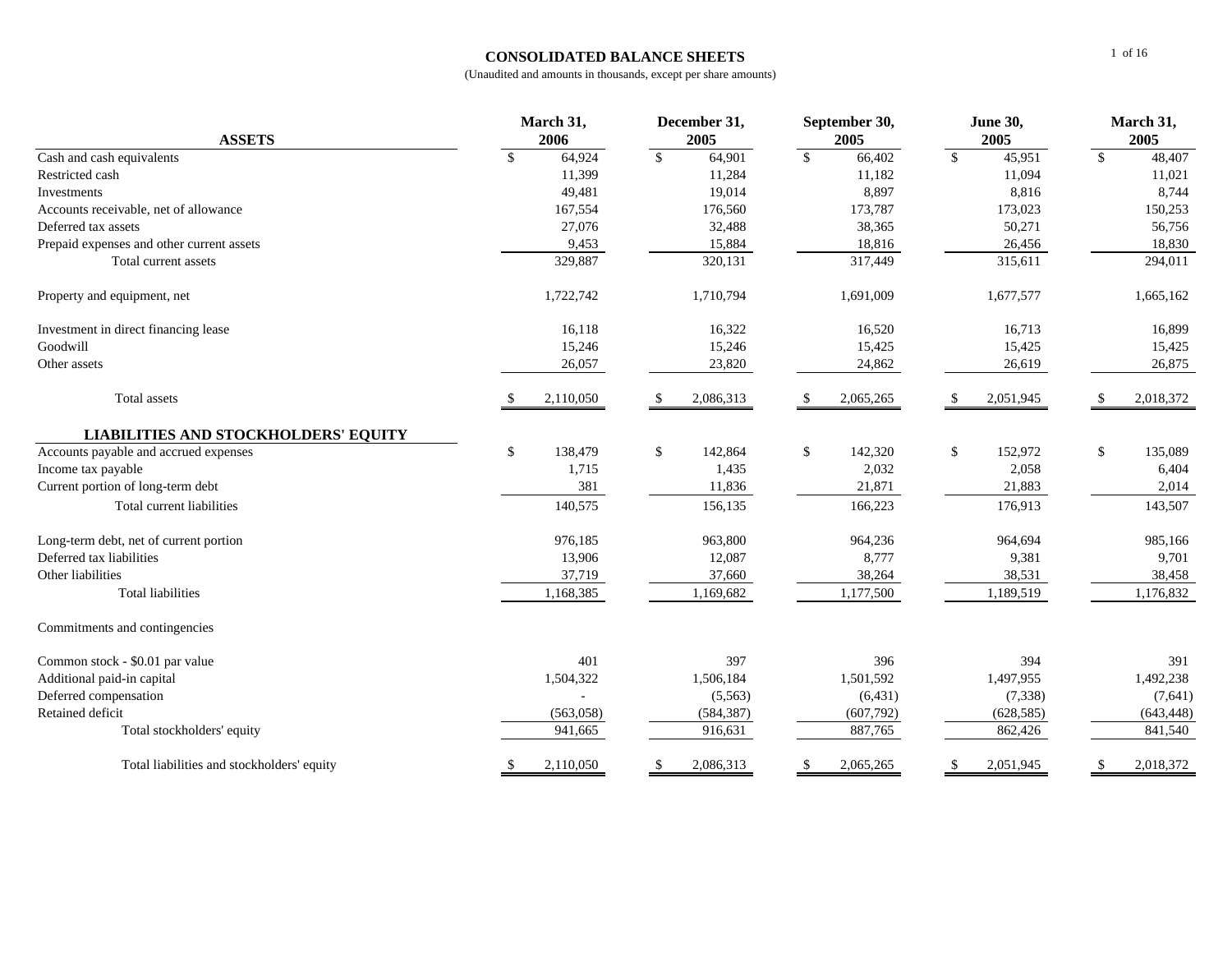#### **CONSOLIDATED STATEMENTS OF OPERATIONS**

|                                                                             |                                      |              |                  | For the Year Ended |                 |  |
|-----------------------------------------------------------------------------|--------------------------------------|--------------|------------------|--------------------|-----------------|--|
|                                                                             | For the Three Months Ended March 31, |              |                  |                    | December 31,    |  |
|                                                                             | 2006                                 |              | 2005             |                    | 2005            |  |
| <b>REVENUE:</b>                                                             |                                      |              |                  |                    |                 |  |
| Management:                                                                 |                                      |              |                  |                    |                 |  |
| Federal                                                                     | $\mathbb{S}$<br>124,238              | \$           | 109,315          | \$                 | 466,784         |  |
| State                                                                       | 153,956                              |              | 135,462          |                    | 579,205         |  |
| Local                                                                       | 20,056                               |              | 19,754           |                    | 79,844          |  |
| Other                                                                       | 13,180                               |              | 11,563           |                    | 48,018          |  |
| Total management revenue                                                    | 311,430<br>3,515                     |              | 276,094<br>3,740 |                    | 1,173,851       |  |
| Transportation                                                              | 1,036                                |              | 972              |                    | 14,558<br>3,991 |  |
| Rental<br>Other                                                             | 33                                   |              | 81               |                    | 240             |  |
|                                                                             | 316,014                              |              | 280,887          |                    | 1,192,640       |  |
| <b>EXPENSES:</b>                                                            |                                      |              |                  |                    |                 |  |
| Operating:                                                                  |                                      |              |                  |                    |                 |  |
| Facility fixed                                                              | 172,751                              |              | 160,328          |                    | 659,965         |  |
| Facility variable                                                           | 58,254                               |              | 49,097           |                    | 217,471         |  |
| Transportation                                                              | 4.948                                |              | 5,198            |                    | 21,086          |  |
| Other                                                                       | 81                                   |              | 127              |                    | 271             |  |
| Total operating expenses                                                    | 236,034                              |              | 214,750          |                    | 898,793         |  |
| General and administrative                                                  | 14,377                               |              | 12,538           |                    | 57,053          |  |
| Depreciation and amortization                                               | 15,703                               |              | 14,037           |                    | 59,882          |  |
|                                                                             | 266,114                              |              | 241,325          |                    | 1,015,728       |  |
|                                                                             |                                      |              |                  |                    |                 |  |
| <b>OPERATING INCOME</b>                                                     | 49,900                               |              | 39,562           |                    | 176,912         |  |
|                                                                             |                                      |              |                  |                    |                 |  |
| <b>OTHER (INCOME) EXPENSE:</b>                                              |                                      |              |                  |                    |                 |  |
| Interest expense, net                                                       | 15,126                               |              | 17,428           |                    | 63,928          |  |
| Expenses associated with debt refinancing and recapitalization transactions | 982                                  |              | 35,032           |                    | 35,269          |  |
| Other (income) expenses                                                     | (12)                                 |              | (124)            |                    | 263             |  |
|                                                                             | 16,096                               |              | 52,336           |                    | 99,460          |  |
|                                                                             |                                      |              |                  |                    |                 |  |
| INCOME (LOSS) FROM CONTINUING OPERATIONS BEFORE INCOME TAXES                | 33,804                               |              | (12, 774)        |                    | 77,452          |  |
|                                                                             |                                      |              |                  |                    |                 |  |
| Income tax expense (benefit)                                                | (12, 475)                            |              | 4,455            |                    | (26, 888)       |  |
|                                                                             |                                      |              |                  |                    |                 |  |
| INCOME (LOSS) FROM CONTINUING OPERATIONS                                    | 21,329                               |              | (8,319)          |                    | 50,564          |  |
| Income (loss) from discontinued operations, net of taxes                    |                                      |              | (620)            |                    | (442)           |  |
|                                                                             |                                      |              |                  |                    |                 |  |
| NET INCOME (LOSS) AVAILABLE TO COMMON STOCKHOLDERS                          | 21,329<br>£.                         | $\mathbb{S}$ | (8,939)          | -S                 | 50,122          |  |
|                                                                             |                                      |              |                  |                    |                 |  |
| <b>BASIC EARNINGS (LOSS) PER SHARE</b>                                      | 0.54                                 | -S           | (0.24)           | -S                 | 1.30            |  |
| DILUTED EARNINGS (LOSS) PER SHARE                                           | 0.52                                 | \$           | (0.24)           |                    | 1.25            |  |
|                                                                             |                                      |              |                  |                    |                 |  |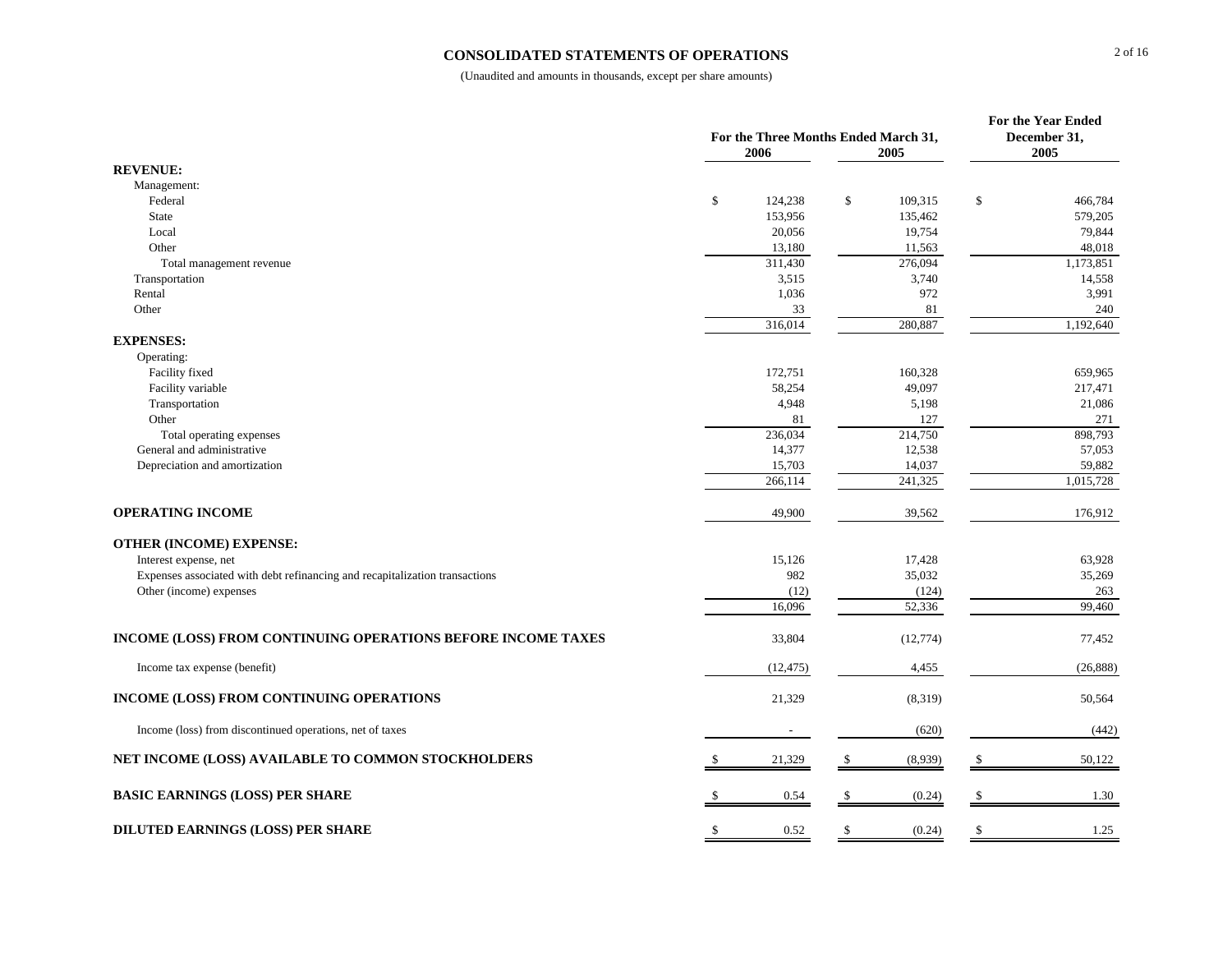#### **RECONCILIATION OF BASIC TO DILUTED EARNINGS PER SHARE**

(Unaudited and amounts in thousands, except per share amounts)

|                                                                                                          |               | For the Three Months Ended<br>March 31, | <b>For the Year Ended</b><br>December 31, |         |              |                     |
|----------------------------------------------------------------------------------------------------------|---------------|-----------------------------------------|-------------------------------------------|---------|--------------|---------------------|
|                                                                                                          |               | 2006                                    |                                           | 2005    |              | 2005                |
| Basic:                                                                                                   |               |                                         |                                           |         |              |                     |
| Income (loss) from continuing operations                                                                 | \$            | 21,329                                  | \$                                        | (8,319) | \$           | 50,564              |
| Income (loss) from discontinued operations, net of taxes                                                 |               |                                         |                                           | (620)   |              | (442)               |
| Net income (loss) available to common stockholders                                                       | \$            | 21,329                                  | \$                                        | (8,939) | \$           | $\overline{50,122}$ |
| Diluted:                                                                                                 |               |                                         |                                           |         |              |                     |
| Income (loss) from continuing operations                                                                 | \$            | 21,329                                  | \$                                        | (8,319) | \$           | 50,564              |
| Interest expense applicable to convertible notes, net of taxes*                                          |               |                                         |                                           |         |              | 129                 |
| Diluted income (loss) from continuing operations                                                         |               | 21,329                                  |                                           | (8,319) |              | 50,693              |
| Income (loss) from discontinued operations, net of taxes                                                 |               |                                         |                                           | (620)   |              | (442)               |
| Diluted net income (loss) available to common stockholders                                               | $\mathcal{S}$ | 21,329                                  | $\sqrt[6]{\frac{1}{2}}$                   | (8,939) | $\mathbb{S}$ | 50,251              |
| Basic:                                                                                                   |               |                                         |                                           |         |              |                     |
| Weighted average common shares outstanding                                                               |               | 39,876                                  |                                           | 36,763  |              | 38,772              |
| Unvested restricted common stock                                                                         |               | (343)                                   |                                           | (227)   |              | (297)               |
| Weighted average common shares outstanding-basic                                                         |               | 39,533                                  |                                           | 36,536  |              | 38,475              |
| Diluted:                                                                                                 |               |                                         |                                           |         |              |                     |
| Weighted average common shares outstanding-basic                                                         |               | 39,533                                  |                                           | 36,536  |              | 38,475              |
| Effect of dilutive securities:                                                                           |               |                                         |                                           |         |              |                     |
| Stock options and warrants**                                                                             |               | 1,029                                   |                                           |         |              | 1,149               |
| Convertible notes**                                                                                      |               |                                         |                                           |         |              | 544                 |
| Restricted stock-based compensation**                                                                    |               | 148                                     |                                           |         |              | 113                 |
| Weighted average shares and assumed conversions-diluted                                                  |               | 40,710                                  |                                           | 36,536  |              | 40,281              |
| Basic earnings (loss) per share:                                                                         |               |                                         |                                           |         |              |                     |
| Income (loss) from continuing operations                                                                 | \$            | 0.54                                    | \$                                        | (0.22)  | \$           | 1.31                |
| Income (loss) from discontinued operations, net of taxes                                                 |               |                                         |                                           | (0.02)  |              | (0.01)              |
| Net income (loss) available to common stockholders                                                       | \$            | 0.54                                    | \$                                        | (0.24)  | \$           | 1.30                |
| Diluted earnings (loss) per share:                                                                       |               |                                         |                                           |         |              |                     |
| Income (loss) from continuing operations                                                                 | \$            | 0.52                                    | \$                                        | (0.22)  | \$           | 1.26                |
| Income (loss) from discontinued operations, net of taxes                                                 |               |                                         |                                           | (0.02)  |              | (0.01)              |
| Diluted net income (loss) available to common stockholders                                               | \$            | 0.52                                    | $\mathbb{S}$                              | (0.24)  | $\mathbb{S}$ | 1.25                |
| * For the three months ended March 31, 2005, \$121 is not presented, as the effect is anti-<br>dilutive. |               |                                         |                                           |         |              |                     |
| ** Although amounts are not included for the periods presented, as the effects are anti-dilutive,        |               |                                         |                                           |         |              |                     |
| additional shares would have been as follows, if dilutive:                                               |               |                                         |                                           |         |              |                     |
| Stock options and warrants using the treasury stock method                                               |               |                                         |                                           | 1.277   |              |                     |

Stock options and warrants using the treasury stock method and the stock method of the stock method of the stock method of the stock method of the stock method of the stock method of the stock method of the stock method of Convertible notes using the if-converted method 2,204 Restricted stock-based compensation using the treasury stock method <sup>-</sup> 75  $\frac{3}{556}$  -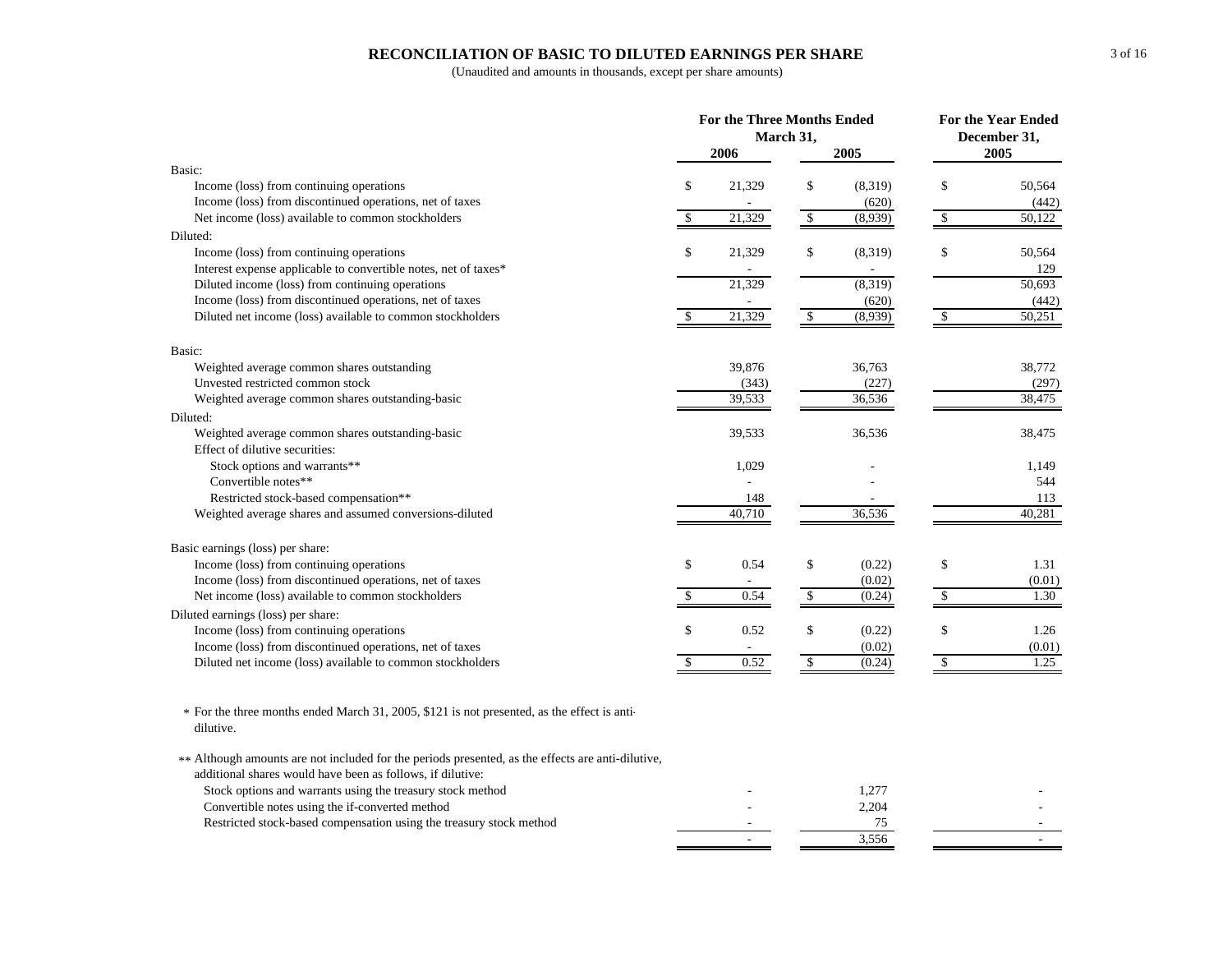#### **SELECTED FINANCIAL INFORMATION**

|                                                                     |                         | March 31, 2006 | <b>December 31, 2005</b> |            | <b>September 30, 2005</b> |           | June 30, 2005           |            | March 31, 2005  |           |
|---------------------------------------------------------------------|-------------------------|----------------|--------------------------|------------|---------------------------|-----------|-------------------------|------------|-----------------|-----------|
| <b>BALANCE SHEET:</b>                                               |                         |                |                          |            |                           |           |                         |            |                 |           |
| Property and equipment                                              | $\mathbb{S}$            | 2,099,186      | <sup>\$</sup>            | 2,070,941  | $\mathbf S$               | 2,034,759 | $\mathbb{S}$            | 2,005,134  | \$              | 1,977,176 |
| Accumulated depreciation and amortization                           |                         | (376, 444)     |                          | (360, 147) |                           | (343,750) |                         | (327, 557) |                 | (312,014) |
| Property and equipment, net                                         | $\overline{\mathbf{s}}$ | 1,722,742      | $\mathcal{S}$            | 1,710,794  | $\overline{\mathbb{S}}$   | 1,691,009 | $\sqrt{\frac{2}{5}}$    | 1,677,577  | $\sqrt{2}$      | 1,665,162 |
| Total assets                                                        | \$                      | 2,110,050      | S                        | 2,086,313  | \$                        | 2,065,265 | \$                      | 2,051,945  | \$              | 2,018,372 |
| Maintenance & technology capital expenditures for the quarter ended | \$                      | 9,519          | \$                       | 11,326     | \$                        | 6,628     | $\mathbb{S}$            | 10,619     | \$              | 7,632     |
| Total debt                                                          | \$                      | 976,566        | \$                       | 975,636    | \$                        | 986,107   | \$                      | 986,577    | \$              | 987,180   |
| Equity book value                                                   | \$                      | 941,665        | \$                       | 916,631    | \$                        | 887,765   | $\mathcal{S}$           | 862,426    | \$              | 841,540   |
| LIQUIDITY:                                                          |                         |                |                          |            |                           |           |                         |            |                 |           |
| Cash and cash equivalents                                           | $\mathbb{S}$            | 64,924         | S                        | 64,901     | \$                        | 66,402    | \$                      | 45,951     | \$              | 48,407    |
| Investments                                                         | $\mathbb{S}$            | 49,481         | \$                       | 19,014     | $\mathbf S$               | 8,897     | $\mathbb{S}$            | 8,816      | $\mathbb S$     | 8,744     |
| Availability under revolving credit facility                        | \$                      | 113,519        | \$                       | 78,519     | \$                        | 66,380    | $\mathbb{S}$            | 64,774     | \$              | 88,274    |
| <b>CAPITALIZATION:</b>                                              |                         |                |                          |            |                           |           |                         |            |                 |           |
| Common shares outstanding                                           |                         | 40,095         |                          | 39,694     |                           | 39,552    |                         | 39,369     |                 | 39,129    |
| Common share price at end of period                                 |                         | 45.20          |                          | 44.97      | -S                        | 39.70     | <sup>\$</sup>           | 39.25      | $\frac{\$}{\$}$ | 38.60     |
| Market value of common equity at end of period                      | $\mathcal{S}$           | 1,812,294      | $\overline{\mathcal{S}}$ | 1,785,039  | $\sqrt{\frac{2}{5}}$      | 1,570,214 | $\overline{\mathbf{s}}$ | 1,545,233  |                 | 1,510,379 |
| Total equity market capitalization                                  |                         | 1,812,294      | $\mathbb{S}$             | 1,785,039  | $\mathbb{S}$              | 1,570,214 | $\mathsf{\$}$           | 1,545,233  | $\mathcal{S}$   | 1,510,379 |
| Total market capitalization (market value of equity plus debt)      |                         | 2,788,860      | \$.                      | 2,760,675  | <sup>\$</sup>             | 2,556,321 | \$                      | 2,531,810  | \$              | 2,497,559 |
| <b>EBITDA</b>                                                       | \$                      | 64,633         | \$.                      | 66,158     | \$                        | 63,818    | \$                      | 52,595     | \$              | 18,691    |
| <b>ADJUSTED EBITDA</b>                                              | \$                      | 65,615         | \$                       | 67,147     | $\mathbf S$               | 63,818    | $\mathbb{S}$            | 52,832     | \$              | 53,723    |
| <b>ADJUSTED FREE CASH FLOW</b>                                      | $\mathbb{S}$            | 42,983         | \$                       | 41,450     | $\mathbb S$               | 43,585    | $\mathcal{S}$           | 27,431     | $\mathbb S$     | 15,697    |
| <b>ADJUSTED FREE CASH FLOW PER SHARE:</b>                           |                         |                |                          |            |                           |           |                         |            |                 |           |
| Basic adjusted free cash flow per share                             |                         | 1.09           |                          | 1.05       |                           | 1.11      |                         | 0.71       |                 | 0.43      |
| Diluted adjusted free cash flow per share                           |                         | 1.06           | \$.                      | 1.02       | -S                        | 1.08      | S                       | 0.68       | S               | 0.39      |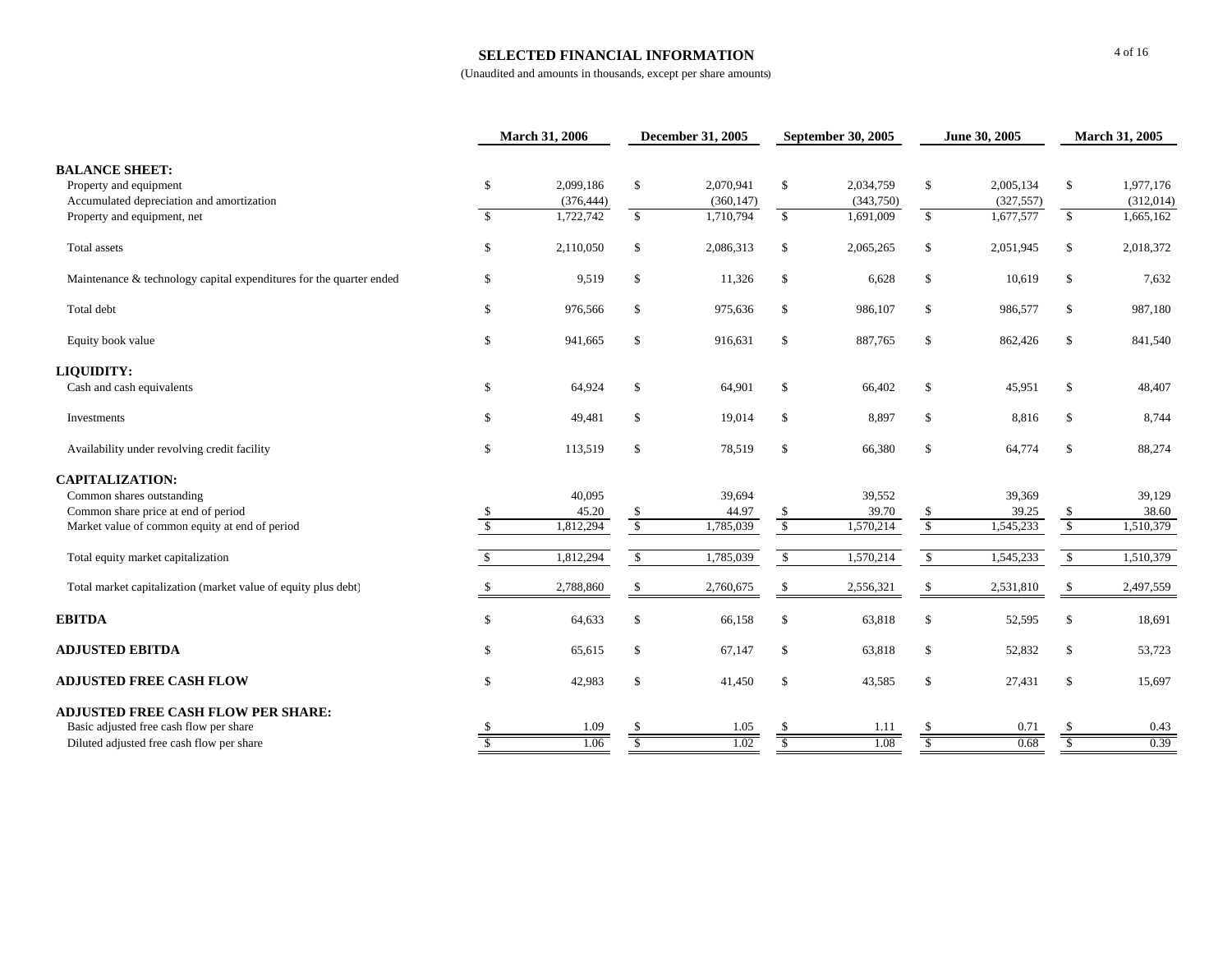#### **SELECTED FINANCIAL INFORMATION**

|                                                                             |                    | For the Three Months Ended March 31,<br>2006<br>2005 |               |           |               | For the Year Ended<br>December 31,<br>2005 |  |  |
|-----------------------------------------------------------------------------|--------------------|------------------------------------------------------|---------------|-----------|---------------|--------------------------------------------|--|--|
| Number of days per period                                                   |                    | 90                                                   |               | 90        |               | 365                                        |  |  |
| <b>ALL FACILITIES:</b>                                                      |                    |                                                      |               |           |               |                                            |  |  |
| Average available beds                                                      |                    | 70,969                                               |               | 68,625    |               | 69,417                                     |  |  |
| Average compensated occupancy                                               |                    | 93.7%                                                |               | 89.6%     |               | 91.4%                                      |  |  |
| Total compensated man-days                                                  |                    | 5,985,056                                            |               | 5,533,030 |               | 23,155,542                                 |  |  |
| Revenue per compensated man-day                                             | \$                 | 52.03                                                | $\mathbb{S}$  | 49.90     | \$            | 50.69                                      |  |  |
| Operating expenses per compensated man-day:                                 |                    |                                                      |               |           |               |                                            |  |  |
| Fixed expense                                                               |                    | 28.86                                                |               | 28.98     |               | 28.50                                      |  |  |
| Variable expense                                                            |                    | 9.73                                                 |               | 8.87      |               | 9.39                                       |  |  |
| Total                                                                       |                    | 38.59                                                |               | 37.85     |               | 37.89                                      |  |  |
| Operating margin per compensated man-day                                    |                    | 13.44                                                |               | 12.05     |               | 12.80                                      |  |  |
| Operating margin rate                                                       |                    | 25.8%                                                |               | 24.1%     |               | 25.3%                                      |  |  |
| DEPRECIATION AND AMORTIZATION:                                              |                    |                                                      |               |           |               |                                            |  |  |
| Depreciation expense                                                        | \$                 | 16,841                                               | \$            | 15,095    | \$            | 63,926                                     |  |  |
| Goodwill impairment                                                         |                    |                                                      |               |           |               | 178                                        |  |  |
| Amortization of intangible assets                                           |                    | 28                                                   |               | 32        |               | 125                                        |  |  |
| Amortization of negative contract values                                    |                    | (1,166)                                              |               | (1,090)   |               | (4, 347)                                   |  |  |
| Depreciation and amortization                                               | S                  | 15,703                                               | \$            | 14,037    | <sup>\$</sup> | 59,882                                     |  |  |
| <b>ADJUSTED FREE CASH FLOW:</b>                                             |                    |                                                      |               |           |               |                                            |  |  |
| Pre-tax income available to common stockholders                             | \$                 | 33,804                                               | \$            | (13, 394) | \$            | 77,010                                     |  |  |
| Expenses associated with debt refinancing and recapitalization transactions |                    | 982                                                  |               | 35,032    |               | 35,269                                     |  |  |
| Income taxes paid                                                           |                    |                                                      |               | (13,761)  |               | (15,776)                                   |  |  |
| Depreciation and amortization                                               |                    | 15,703                                               |               | 14,037    |               | 59,882                                     |  |  |
| Depreciation and amortization for discontinued operations                   |                    |                                                      |               | 163       |               | 186                                        |  |  |
| Income tax (benefit) expense for discontinued operations                    |                    | $\overline{a}$                                       |               | (332)     |               | (217)                                      |  |  |
| Amortization of stock-based compensation reflected in G&A expenses          |                    | 778                                                  |               | 206       |               | 2,673                                      |  |  |
| Amortization of debt costs and other non-cash interest                      |                    | 1,235                                                |               | 1,378     |               | 5,341                                      |  |  |
| Maintenance and technology capital expenditures                             |                    | (9,519)                                              |               | (7,632)   |               | (36,205)                                   |  |  |
| Adjusted free cash flow                                                     | \$                 | 42,983                                               | $\sqrt{2}$    | 15,697    | $\sqrt{2}$    | 128,163                                    |  |  |
| <b>ADJUSTED FREE CASH FLOW PER SHARE:</b>                                   |                    |                                                      |               |           |               |                                            |  |  |
| Basic                                                                       | \$                 | 1.09                                                 | \$            | 0.43      | \$            | 3.33                                       |  |  |
| Diluted                                                                     | $\mathbf{\hat{S}}$ | 1.06                                                 | $\mathcal{S}$ | 0.39      | \$            | 3.18                                       |  |  |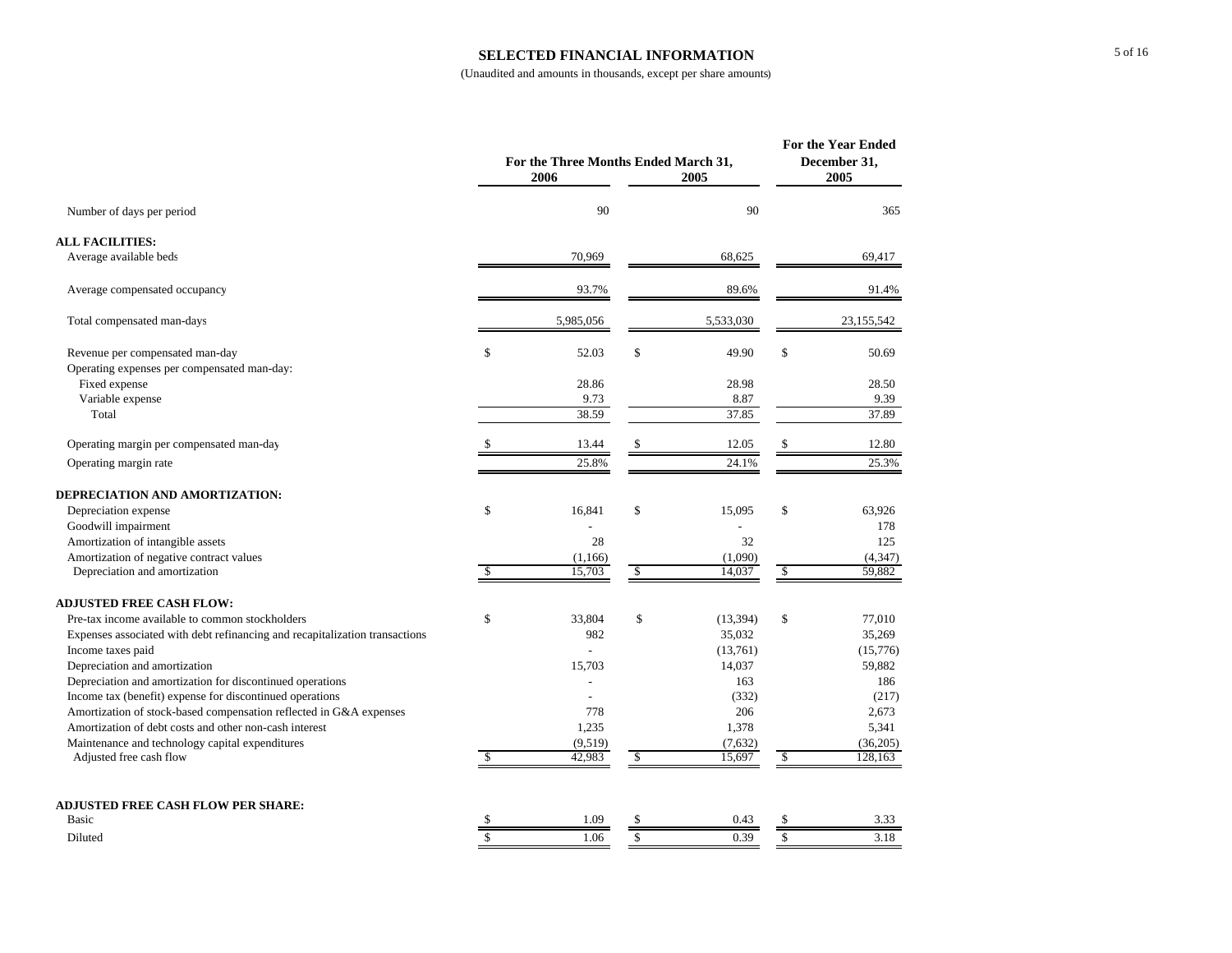#### **SELECTED FINANCIAL INFORMATION**

|                                                                                |              | For the Three Months Ended March 31,<br>2006<br>2005 |              |           |    |            |  |
|--------------------------------------------------------------------------------|--------------|------------------------------------------------------|--------------|-----------|----|------------|--|
| <b>MANAGED ONLY FACILITIES:</b>                                                |              |                                                      |              |           |    |            |  |
| Management revenue                                                             | \$           | 85,757                                               | \$           | 78,888    | \$ | 333,051    |  |
| Operating expenses:                                                            |              |                                                      |              |           |    |            |  |
| Fixed expense                                                                  |              | 54,478                                               |              | 50,841    |    | 206,491    |  |
| Variable expense                                                               |              | 18,813                                               |              | 17,550    |    | 72,159     |  |
| Total                                                                          |              | 73,291                                               |              | 68,391    |    | 278,650    |  |
| Contribution                                                                   | $\mathbb{S}$ | 12,466                                               | $\mathbb{S}$ | 10,497    | \$ | 54,401     |  |
| Average available beds                                                         |              | 25,766                                               |              | 24,673    |    | 25,181     |  |
| Average compensated occupancy                                                  |              | 96.3%                                                |              | 96.9%     |    | 96.7%      |  |
| Total compensated man-days                                                     |              | 2,233,010                                            |              | 2,151,818 |    | 8,891,861  |  |
| Revenue per compensated man-day<br>Operating expenses per compensated man-day: | \$           | 38.40                                                | \$           | 36.66     | \$ | 37.46      |  |
| Fixed expense                                                                  |              | 24.40                                                |              | 23.63     |    | 23.22      |  |
| Variable expense                                                               |              | 8.42                                                 |              | 8.16      |    | 8.12       |  |
| Total                                                                          |              | 32.82                                                |              | 31.79     |    | 31.34      |  |
| Operating margin per compensated man-day                                       |              | 5.58                                                 | \$           | 4.87      |    | 6.12       |  |
| Operating margin rate                                                          |              | 14.5%                                                |              | 13.3%     |    | 16.3%      |  |
| <b>OWNED AND MANAGED FACILITIES:</b>                                           |              |                                                      |              |           |    |            |  |
| Management revenue                                                             | \$           | 225,673                                              | \$           | 197,206   | \$ | 840,800    |  |
| Operating expenses:                                                            |              |                                                      |              |           |    |            |  |
| Fixed expense                                                                  |              | 118,273                                              |              | 109,487   |    | 453,474    |  |
| Variable expense                                                               |              | 39,441                                               |              | 31,547    |    | 145,312    |  |
| Total                                                                          |              | 157,714                                              |              | 141,034   |    | 598,786    |  |
| Contribution                                                                   | \$.          | 67,959                                               | $\mathbb{S}$ | 56,172    | \$ | 242,014    |  |
| Average available beds                                                         |              | 45,203                                               |              | 43,952    |    | 44,236     |  |
| Average compensated occupancy                                                  |              | 92.2%                                                |              | 85.5%     |    | 88.3%      |  |
| Total compensated man-days                                                     |              | 3,752,046                                            |              | 3,381,212 |    | 14,263,681 |  |
| Revenue per compensated man-day                                                | $\mathbb{S}$ | 60.15                                                | \$           | 58.32     | \$ | 58.95      |  |
| Operating expenses per compensated man-day:                                    |              |                                                      |              |           |    |            |  |
| Fixed                                                                          |              | 31.52                                                |              | 32.38     |    | 31.79      |  |
| Variable                                                                       |              | 10.51                                                |              | 9.33      |    | 10.19      |  |
| Total                                                                          |              | 42.03                                                |              | 41.71     |    | 41.98      |  |
| Operating margin per compensated man-day                                       | \$           | 18.12                                                | \$           | 16.61     | \$ | 16.97      |  |
| Operating margin rate                                                          |              | 30.1%                                                |              | 28.5%     |    | 28.8%      |  |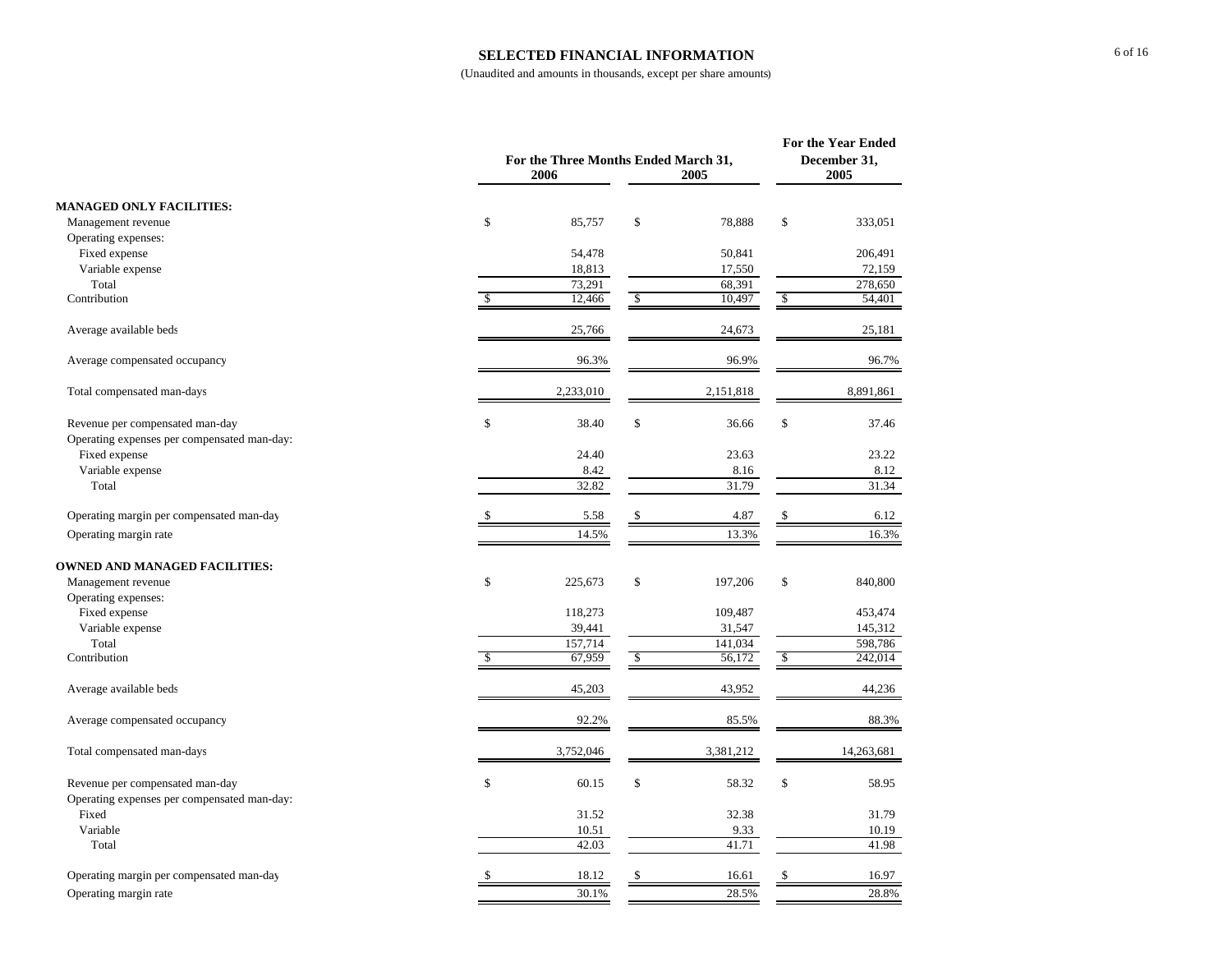#### **ANALYSIS OF OUTSTANDING DEBT**

(Unaudited and amounts in thousands)

|                                           | Outstanding<br><b>Balance</b><br>12/31/2005 | Outstanding<br><b>Balance</b><br>3/31/2006 | <b>Stated</b><br><b>Interest</b><br>Rate | <b>Effective</b><br><b>Interest</b><br>Rate | <b>Maturity</b><br>$_{1}$<br>Date | Callable/<br>Redeemable                                                                                                                                                                                     |
|-------------------------------------------|---------------------------------------------|--------------------------------------------|------------------------------------------|---------------------------------------------|-----------------------------------|-------------------------------------------------------------------------------------------------------------------------------------------------------------------------------------------------------------|
| <b>Fixed Rate:</b>                        |                                             |                                            |                                          |                                             |                                   |                                                                                                                                                                                                             |
| \$250.0 Million Senior Notes              | 250,000                                     | 250,000                                    | 7.50%                                    | 7.88%                                       | May 2011                          | On or prior to May 1, 2006, 35% redeemable at 107.5% with<br>proceeds from equity offerings; on or after May 1, 2007, 100%<br>redeemable at various premium prices until May 1, 2009 at par                 |
| \$200.0 Million Senior Notes              | 201,548                                     | 201,476                                    | 7.50%                                    | 7.65%                                       | May 2011                          | On or prior to May 1, 2006, 35% redeemable at 107.5% with<br>proceeds from equity offerings; on or after May 1, 2007, 100%<br>redeemable at various premium prices until May 1, 2009 at par                 |
| \$375.0 Million Senior Notes              | 375,000                                     | 375,000                                    | 6.25%                                    | 6.50%                                       | March 2013                        | On or prior to March 15, 2008, 35% redeemable at 106.25% with<br>proceeds from equity offerings; on or after March 15, 2009, 100%<br>redeemable at various premium prices until March 15, 2011 at par       |
| \$150.0 Million Senior Notes              |                                             | 150,000                                    | 6.75%                                    | 7.00%                                       | January 2014                      | On or prior to January 31, 2009, 35% redeemable at 106.75% with<br>proceeds from equity offerings; on or after January 31, 2010, 100%<br>redeemable at various premium prices until January 31, 2012 at par |
| Other Debt                                | 138                                         | 90                                         | Various                                  | Various                                     | Various                           |                                                                                                                                                                                                             |
| <b>Total Fixed Rate Debt</b>              | 826,686                                     | 976,566                                    |                                          |                                             |                                   |                                                                                                                                                                                                             |
| <b>Floating Rate:</b>                     |                                             |                                            |                                          |                                             |                                   |                                                                                                                                                                                                             |
| \$150.0 Million Revolving Credit Facility |                                             |                                            |                                          |                                             | 2)<br>February 2011               |                                                                                                                                                                                                             |
| Lehman Credit Facility, Term              | 138,950                                     |                                            |                                          |                                             | 3)<br>March 31, 2008              |                                                                                                                                                                                                             |
| \$125.0 Million Revolving Credit Facility | 10,000                                      |                                            |                                          |                                             | 4)<br>March 31, 2006              |                                                                                                                                                                                                             |
| <b>Total Floating Rate Debt</b>           | 148,950                                     |                                            |                                          |                                             | 5)                                |                                                                                                                                                                                                             |
| <b>Grand Total Debt</b>                   | 975,636                                     | 976,566                                    | 6.99%                                    | 7.28%                                       | 6.21                              | 6)                                                                                                                                                                                                          |

<sup>1)</sup> Includes amortization of debt issuance costs, net of debt premiums.

<sup>2)</sup> On Feb 3, 2006 the Company replaced the old credit facility with a new \$150 million Revolving Credit Facility. The Company has \$36.5 million of letters of credit outstanding under a sub-facility, which effectively red borrowing capacity under the New Revolving Credit Facility to \$113.5 million. The New Revolving Credit facility currently bears interest at LIBOR plus a margin of 1.25%.

<sup>3)</sup> The variable interest rate on the Term portion of the Lehman Credit Facility was LIBOR + 1.75%. This loan was fully repaid and was retired in January 2006.

<sup>4)</sup> The variable interest rate was LIBOR + 1.5%. This credit facility was retired in February 2006.

 $^{5)}$  The stated and effective interest rates are zero on the New Revolving Credit Facility as there are currently no amounts outstanding.

6) Represents the weighted average debt maturity in years.

#### *Debt Maturity Schedule:*

| Year              |     | <b>Total Debt</b><br><b>Maturing</b> | % of Debt<br><b>Maturing</b> | % of Debt<br><b>Maturing</b> |  |
|-------------------|-----|--------------------------------------|------------------------------|------------------------------|--|
| 2006              | \$  | 309                                  | 0.03%                        | 0.03%                        |  |
| 2007              |     | 290                                  | 0.03%                        | 0.06%                        |  |
| 2008              |     | 290                                  | 0.03%                        | 0.09%                        |  |
| 2009              |     | 290                                  | 0.03%                        | 0.12%                        |  |
| 2010              |     | 290                                  | 0.03%                        | 0.15%                        |  |
| 2011              |     | 450,097                              | 46.09%                       | 46.24%                       |  |
| <b>Thereafter</b> |     | 525,000                              | 53.76%                       | 100.00%                      |  |
|                   | \$. | 976,566                              | 100.00%                      |                              |  |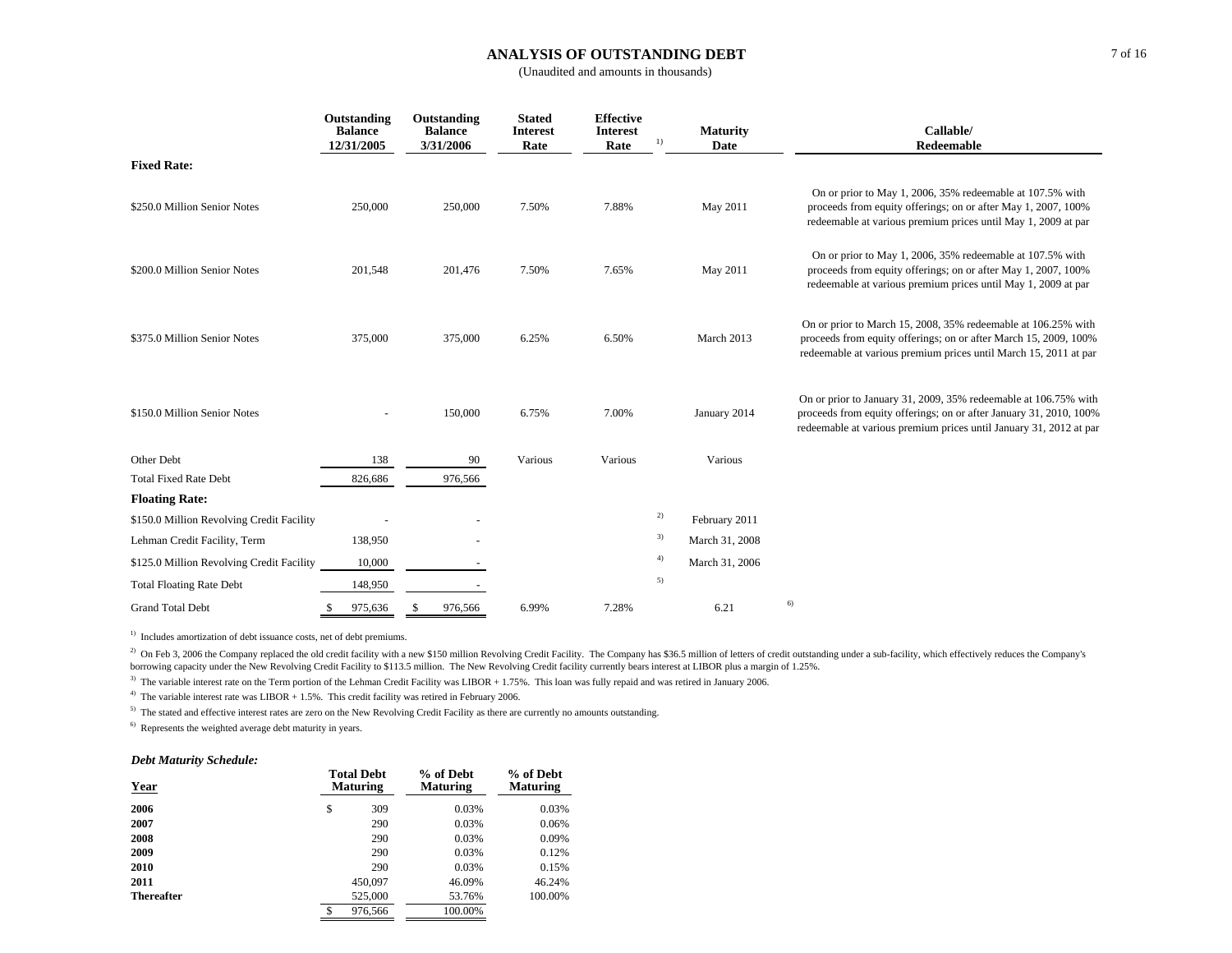### **SELECTED OPERATING RATIOS**

|                                                                                                    |    | For the Three Months Ended March 31,<br>2006 | <b>For the Year Ended</b><br>December 31,<br>2005 |                   |               |                   |
|----------------------------------------------------------------------------------------------------|----|----------------------------------------------|---------------------------------------------------|-------------------|---------------|-------------------|
| <b>COVERAGE RATIOS:</b>                                                                            |    |                                              |                                                   | 2005              |               |                   |
| Interest coverage ratio (Adjusted EBITDA/Interest incurred) (x)                                    |    | 3.9                                          |                                                   | 2.9               |               | 3.5               |
| Fixed charge coverage ratio (Adjusted EBITDA/(Interest incurred $+$ Scheduled prin pmts)) (x)      |    | 3.8                                          |                                                   | 2.9               |               | 3.4               |
| Senior debt coverage ratio (Senior debt/Annualized Adjusted EBITDA) (x)                            |    | 3.7                                          |                                                   | 4.6               |               | 4.1               |
| Total debt coverage ratio (Total debt/Annualized Adjusted EBITDA) (x)                              |    | 3.7                                          |                                                   | 4.6               |               | 4.1               |
| Accounts receivable turnover (Annualized revenues/Accounts receivable) (x)                         |    | 7.5                                          |                                                   | 7.5               |               | 6.8               |
| <b>DEBT/EQUITY RATIOS:</b>                                                                         |    |                                              |                                                   |                   |               |                   |
| Total debt/Total market capitalization                                                             |    | 35.0%                                        |                                                   | 39.5%             |               | 35.3%             |
| Total debt/Equity market capitalization                                                            |    | 53.9%                                        |                                                   | 65.4%             |               | 54.7%             |
| Total debt/Book equity capitalization                                                              |    | 103.7%                                       |                                                   | 117.3%            |               | 106.4%            |
| Total debt/Gross book value of real estate assets                                                  |    | 46.2%                                        |                                                   | 49.5%             |               | 46.7%             |
| <b>RETURN ON INVESTMENT RATIOS:</b>                                                                |    |                                              |                                                   |                   |               |                   |
| Annualized return on operating real estate investments                                             |    |                                              |                                                   |                   |               |                   |
| (Annualized Adjusted EBITDA/Average operating real estate investments (undepreciated book value)*) |    | 12.5%                                        |                                                   | 10.8%             |               | 11.7%             |
| Annualized return on total assets                                                                  |    |                                              |                                                   |                   |               |                   |
| (Annualized Adjusted EBITDA/Average total assets (undepreciated book value)*)                      |    | 10.6%                                        |                                                   | 9.2%              |               | 10.0%             |
| <b>OVERHEAD RATIOS:</b>                                                                            |    |                                              |                                                   |                   |               |                   |
| Annualized general $\&$ administrative expenses/Average total assets (undepreciated book value)*   |    | 2.3%                                         |                                                   | 2.2%              |               | 2.4%              |
| General & administrative expenses/Total revenues                                                   |    | 4.5%                                         |                                                   | 4.5%              |               | 4.8%              |
| INTEREST EXPENSE, NET                                                                              |    |                                              |                                                   |                   |               |                   |
| Interest income from continuing operations                                                         | \$ | (1,837)                                      | \$                                                | (1,207)           | $\mathcal{S}$ | (5,359)           |
| Interest incurred                                                                                  |    | 16,997                                       |                                                   | 18,352            |               | 68,489            |
| Amortization of debt costs and other non-cash interest                                             |    | 1,235                                        |                                                   | 1,378             |               | 5,341             |
| Capitalized interest<br>Interest expense, net                                                      | -S | (1,269)<br>15,126                            | $\mathcal{S}$                                     | (1,095)<br>17,428 | \$            | (4,543)<br>63,928 |
|                                                                                                    |    |                                              |                                                   |                   |               |                   |
| EBITDA CALCULATION:<br>Net income (loss)                                                           | \$ | 21,329                                       | \$                                                | (8,939)           | $\mathbb{S}$  | 50,122            |
| Interest expense, net                                                                              |    | 15,126                                       |                                                   | 17,428            |               | 63,928            |
| Depreciation and amortization                                                                      |    | 15,703                                       |                                                   | 14,037            |               | 59,882            |
| Income tax (benefit) expense                                                                       |    | 12,475                                       |                                                   | (4, 455)          |               | 26,888            |
| (Income) loss from discontinued operations, net of taxes                                           |    | $\mathbb{L}$                                 |                                                   | 620               |               | 442               |
|                                                                                                    |    |                                              |                                                   |                   |               |                   |
| <b>EBITDA</b>                                                                                      |    | 64,633                                       |                                                   | 18,691            |               | 201,262           |
| Stock option compensation expense associated with accelerated vesting                              |    |                                              |                                                   |                   |               | 989               |
| Expenses associated with debt refinancing and recapitalization transactions                        |    | 982                                          |                                                   | 35,032            |               | 35,269            |
| <b>ADJUSTED EBITDA</b>                                                                             | \$ | 65,615                                       | <sup>\$</sup>                                     | 53,723            | <sup>\$</sup> | 237,520           |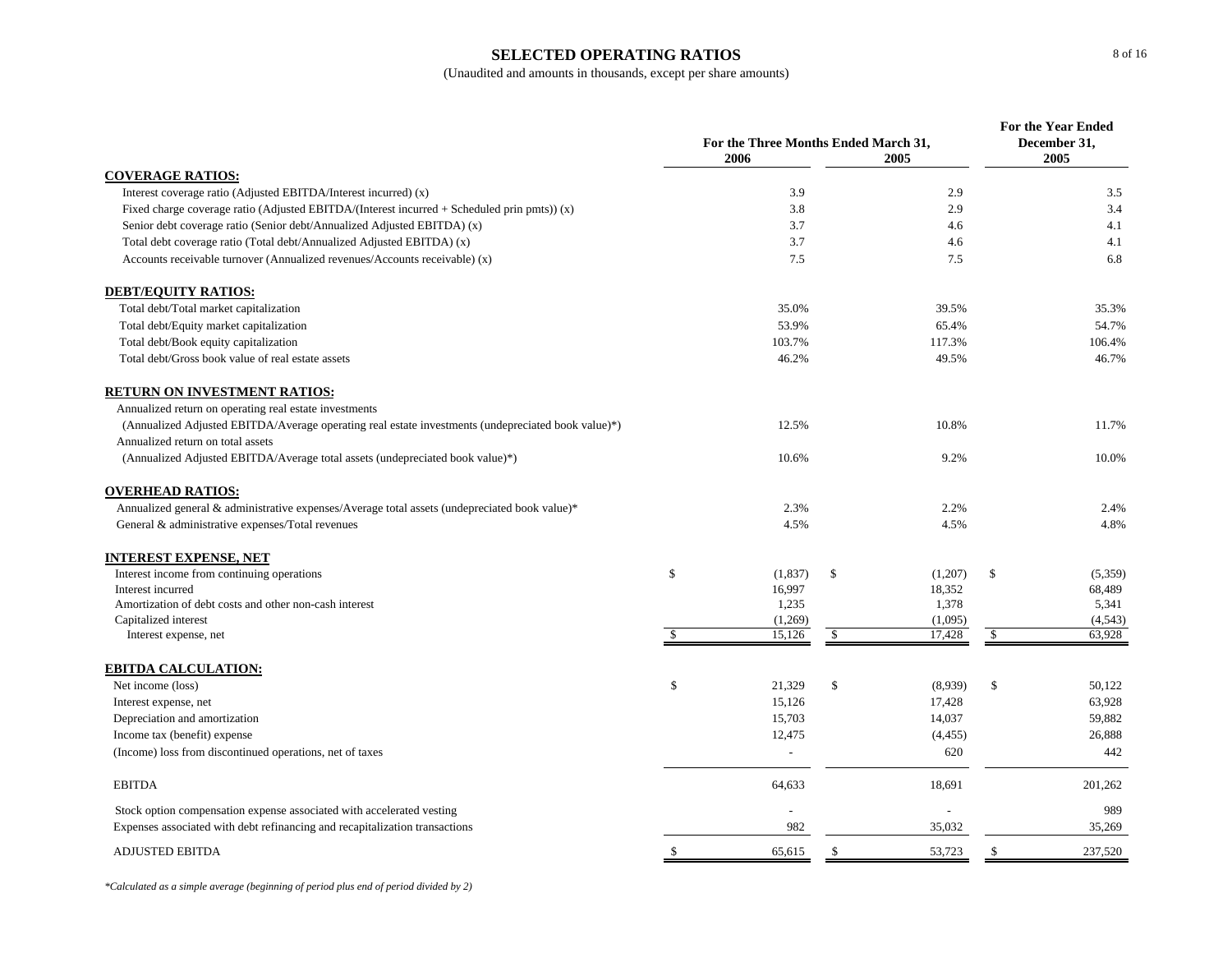| <b>Facility Name</b>                                               | <b>Year Constructed</b><br>(A) | <b>Primary Customer</b>  | <b>Design</b><br>Capacity (B) | <b>Security</b><br>Level | <b>Facility Type</b><br>(C) | <b>Term</b> | Remaining<br><b>Renewal Options</b><br><b>(D)</b> | <b>Compensated</b><br>Occupancy % for<br>the Quarter ended<br>3/31/06 |
|--------------------------------------------------------------------|--------------------------------|--------------------------|-------------------------------|--------------------------|-----------------------------|-------------|---------------------------------------------------|-----------------------------------------------------------------------|
| <b>Owned and Managed Facilities:</b>                               |                                |                          |                               |                          |                             |             |                                                   |                                                                       |
| Central Arizona Detention Center<br>Florence, Arizona              | 1994, 1998                     | <b>USMS</b>              | 2,304                         | Multi                    | Detention                   | May-06      | $(2)$ 1 year                                      | 144.36%                                                               |
| Eloy Detention Center<br>Eloy, Arizona                             | 1995, 1996                     | ICE                      | 1,500                         | Low                      | Detention                   | Indefinite  |                                                   | 75.06%                                                                |
| Florence Correctional Center<br>Florence, Arizona                  | 1999, 2004                     | State of Alaska          | 1,824                         | Multi                    | Correctional                | $Jun-08$    | $(6)$ 1 year                                      | 116.69%                                                               |
| California City Correctional Center<br>California City, California | 1999                           | <b>BOP</b>               | 2,304                         | Medium                   | Correctional                | $Sep-06$    | $(4)$ 1 year                                      | 113.93%                                                               |
| San Diego Correctional Facility (E)<br>San Diego, California       | 1999, 2000                     | ICE                      | 1,216                         | Minimum/<br>Medium       | Detention                   | $Jun-08$    | $(5)$ 3 year                                      | 102.94%                                                               |
| <b>Bent County Correctional Facility</b><br>Las Animas, Colorado   | 1992, 1997                     | State of Colorado        | 700                           | Medium                   | Correctional                | Jun-06      | $(2)$ 1 year                                      | 99.35%                                                                |
| Crowley County Correctional Facility<br>Olney Springs, Colorado    | 1998, 2004                     | State of Colorado        | 1,794                         | Medium                   | Correctional                | $Jun-06$    | $(2)$ 1 year                                      | 65.22%                                                                |
| Huerfano County Correctional Center (F)<br>Walsenburg, Colorado    | 1997                           | State of Colorado        | 752                           | Medium                   | Correctional                | Jun-06      | $(2)$ 1 year                                      | 97.59%                                                                |
| Kit Carson Correctional Center<br>Burlington, Colorado             | 1998                           | State of Colorado        | 768                           | Medium                   | Correctional                | $Jun-06$    | $(2)$ 1 year                                      | 96.78%                                                                |
| Coffee Correctional Facility (G)<br>Nicholls, Georgia              | 1998, 1999                     | State of Georgia         | 1,524                         | Medium                   | Correctional                | $Jun-06$    | $(13)$ 1 year                                     | 102.20%                                                               |
| McRae Correctional Facility<br>McRae, Georgia                      | 2000, 2002                     | <b>BOP</b>               | 1,524                         | Low                      | Correctional                | $Nov-06$    | $(6)$ 1 year                                      | 107.06%                                                               |
| Stewart County Correctional Facility (H)<br>Lumpkin, Georgia       | 2004                           |                          | 1,524                         | Medium                   | Correctional                |             |                                                   | 0.00%                                                                 |
| Wheeler Correctional Facility (G)<br>Alamo, Georgia                | 1998, 1999                     | State of Georgia         | 1,524                         | Medium                   | Correctional                | $Jun-06$    | $(13)$ 1 year                                     | 102.34%                                                               |
| Leavenworth Detention Center<br>Leavenworth, Kansas                | 1992, 2000, 2004               | <b>USMS</b>              | 767                           | Maximum                  | Detention                   | $Jun-06$    | $(9)$ 2 month                                     | 119.21%                                                               |
| Lee Adjustment Center<br>Beattyville, Kentucky                     | 1990                           | State of Vermont         | 816                           | Minimum/<br>Medium       | Correctional                | $Jun-07$    |                                                   | 92.96%                                                                |
| Marion Adjustment Center<br>St. Mary, Kentucky                     | 1955, 1988                     | Commonwealth of Kentucky | 826                           | Minimum                  | Correctional                | Dec-07      | $(3)$ 2 year                                      | 98.50%                                                                |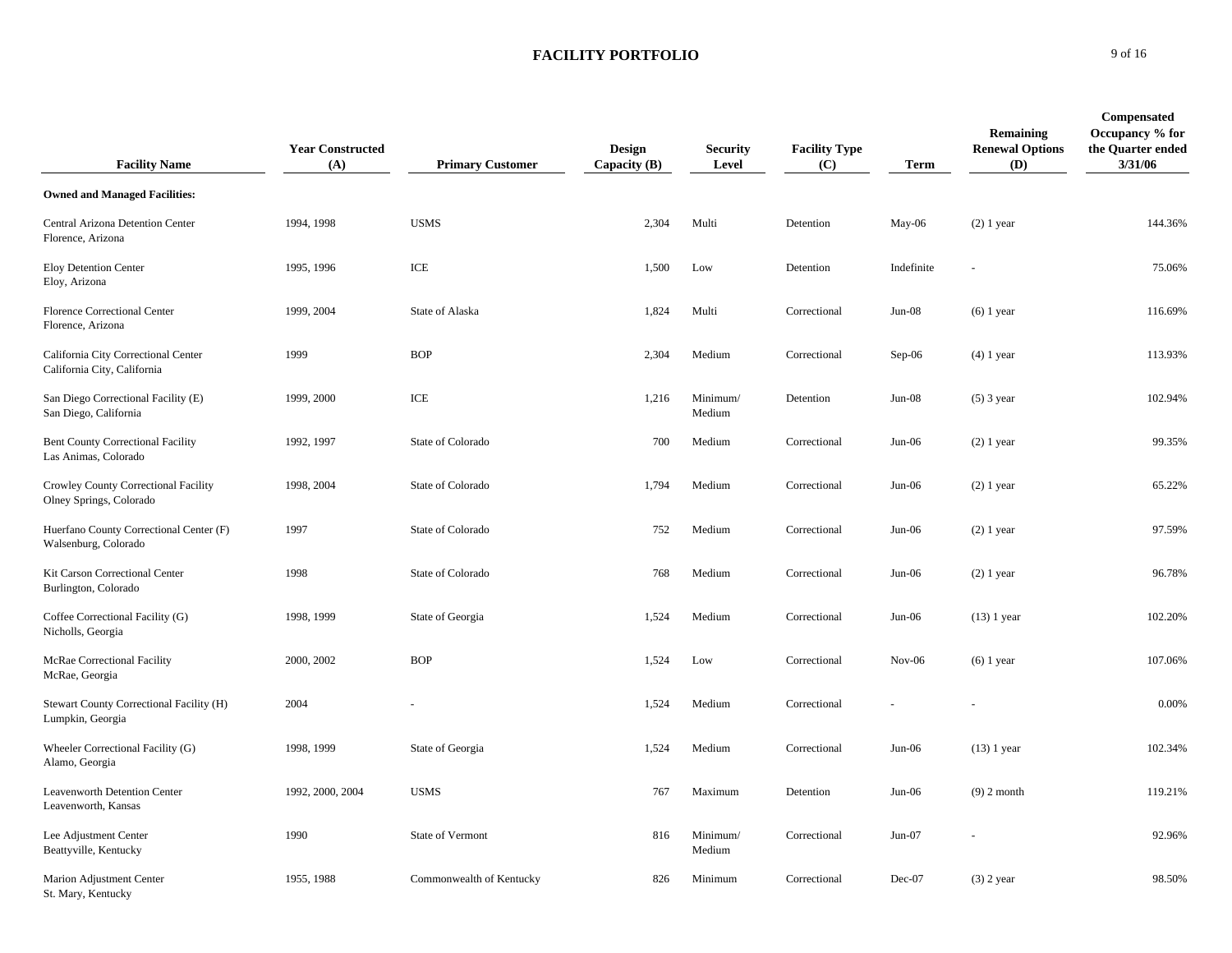**FACILITY PORTFOLIO0** 10 of 16

| <b>Facility Name</b>                                                   | <b>Year Constructed</b><br>(A) | <b>Primary Customer</b>    | Design<br>Capacity $(B)$ | <b>Security</b><br>Level | <b>Facility Type</b><br>(C) | Term       | Remaining<br><b>Renewal Options</b><br>(D) | Compensated<br>Occupancy % for<br>the Quarter ended<br>3/31/06 |
|------------------------------------------------------------------------|--------------------------------|----------------------------|--------------------------|--------------------------|-----------------------------|------------|--------------------------------------------|----------------------------------------------------------------|
| Otter Creek Correctional Center (I)<br>Wheelwright, Kentucky           | 1993                           | Commonwealth of Kentucky   | 656                      | Minimum/<br>Medium       | Correctional                | $Jul-07$   | $(4)$ 2 year                               | 78.00%                                                         |
| Prairie Correctional Facility<br>Appleton, Minnesota                   | 1991                           | State of Washington        | 1,550                    | Medium                   | Correctional                | $Jun-07$   |                                            | 100.38%                                                        |
| Tallahatchie County Correctional Facility (J)<br>Tutwiler, Mississippi | 2000                           | State of Hawaii            | 1,104                    | Medium                   | Correctional                | Jun-06     |                                            | 92.74%                                                         |
| Crossroads Correctional Center (K)<br>Shelby, Montana                  | 1999                           | State of Montana           | 568                      | Multi                    | Correctional                | Aug-07     | $(6)$ 2 year                               | 95.13%                                                         |
| Cibola County Corrections Center<br>Milan, New Mexico                  | 1994, 1999                     | <b>BOP</b>                 | 1,129                    | Low                      | Correctional                | $Sep-06$   | $(4)$ 1 year                               | 96.82%                                                         |
| New Mexico Women's Correctional Facility<br>Grants, New Mexico         | 1989, 2000                     | <b>State of New Mexico</b> | 596                      | Multi                    | Correctional                | $Jun-09$   |                                            | 110.75%                                                        |
| <b>Torrance County Detention Facility</b><br>Estancia, New Mexico      | 1990, 1997                     | <b>USMS</b>                | 910                      | Multi                    | Detention                   | Indefinite |                                            | 85.69%                                                         |
| Northeast Ohio Correctional Center<br>Youngstown, Ohio                 | 1997                           | <b>BOP</b>                 | 2,016                    | Low                      | Correctional                | May-09     | $(3)$ 2 year                               | 93.51%                                                         |
| Cimarron Correctional Facility (L)<br>Cushing, Oklahoma                | 1997                           | State of Oklahoma          | 960                      | Medium                   | Correctional                | $Jun-06$   | $(3)$ 1 year                               | 100.44%                                                        |
| Davis Correctional Facility (L)<br>Holdenville, Oklahoma               | 1996                           | State of Oklahoma          | 960                      | Medium                   | Correctional                | Jun-06     | $(3)$ 1 year                               | 100.75%                                                        |
| Diamondback Correctional Facility<br>Watonga, Oklahoma                 | 1998, 2000                     | State of Arizona           | 2,160                    | Medium                   | Correctional                | $Jun-06$   | $(1)$ 1 year                               | 91.27%                                                         |
| North Fork Correctional Facility (M)<br>Sayre, Oklahoma                | 1998                           |                            | 1,440                    | Medium                   | Correctional                |            |                                            | 0.19%                                                          |
| West Tennessee Detention Facility<br>Mason, Tennessee                  | 1990, 1996                     | <b>USMS</b>                | 600                      | Multi                    | Detention                   | Feb-07     |                                            | 102.78%                                                        |
| Shelby Training Center (N)<br>Memphis, Tennessee                       | 1986, 1995                     | Shelby County, TN          | 200                      | Secure                   | Juvenile                    | Apr- $15$  |                                            | 91.26%                                                         |
| Whiteville Correctional Facility (O)<br>Whiteville, Tennessee          | 1998                           | State of Tennessee         | 1,536                    | Medium                   | Correctional                | $Sep-06$   | $(2)$ 1 year                               | 97.11%                                                         |
| <b>Bridgeport Pre-Parole Transfer Facility</b><br>Bridgeport, Texas    | 1989                           | <b>State of Texas</b>      | 200                      | Medium                   | Correctional                | Feb-07     | $(4)$ 1 year                               | 97.97%                                                         |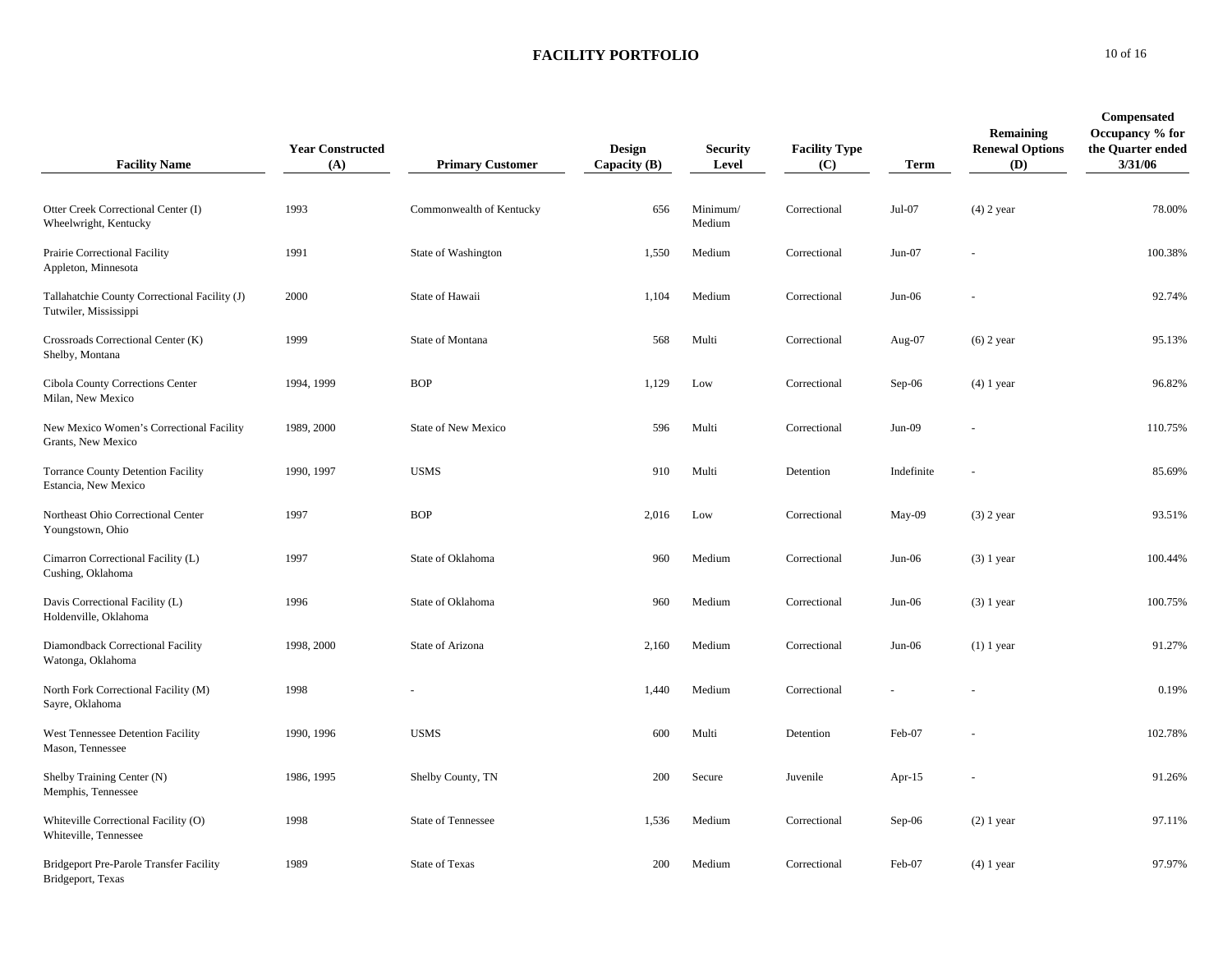| <b>Facility Name</b>                                                                     | <b>Year Constructed</b><br>(A) | <b>Primary Customer</b> | <b>Design</b><br>Capacity $(B)$ | <b>Security</b><br>Level | <b>Facility Type</b><br>(C) | <b>Term</b> | Remaining<br><b>Renewal Options</b><br>(D) | Compensated<br>Occupancy % for<br>the Quarter ended<br>3/31/06 |
|------------------------------------------------------------------------------------------|--------------------------------|-------------------------|---------------------------------|--------------------------|-----------------------------|-------------|--------------------------------------------|----------------------------------------------------------------|
| <b>Eden Detention Center</b><br>Eden, Texas                                              | 1990                           | <b>BOP</b>              | 1,225                           | Low                      | Correctional                | Apr- $06$   | $(1)$ 1 year                               | 115.18%                                                        |
| <b>Houston Processing Center</b><br>Houston, Texas                                       | 1984, 2005                     | ICE                     | 905                             | Medium                   | Detention                   | Sep-06      | $(2)$ 1 year                               | 87.29%                                                         |
| Laredo Processing Center<br>Laredo, Texas                                                | 1985, 1990                     | ICE                     | 258                             | Minimum/<br>Medium       | Detention                   | Indefinite  |                                            | 98.09%                                                         |
| Webb County Detention Center<br>Laredo, Texas                                            | 1998                           | <b>USMS</b>             | 480                             | Medium                   | Detention                   | Feb-07      |                                            | 108.88%                                                        |
| Mineral Wells Pre-Parole Transfer Facility<br>Mineral Wells, Texas                       | 1995                           | <b>State of Texas</b>   | 2,103                           | Minimum                  | Correctional                | Feb-07      | $(4)$ 1 year                               | 98.40%                                                         |
| T. Don Hutto Residential Center<br>Taylor, Texas                                         | 1997                           | ICE                     | 480                             | Non-secure               | Detention                   | Indefinite  |                                            | 0.00%                                                          |
| D.C. Correctional Treatment Facility (P)<br>Washington D.C.                              | 1992                           | District of Columbia    | 1,500                           | Medium                   | Detention                   | $Mar-17$    |                                            | 77.77%                                                         |
| Total design capacity for Owned and Managed Facilities (39 Owned and Managed Facilities) |                                |                         | 45,203                          |                          |                             |             |                                            |                                                                |
| <b>Managed Only Facilities:</b>                                                          |                                |                         |                                 |                          |                             |             |                                            |                                                                |
| <b>Bay Correctional Facility</b><br>Panama City, Florida                                 | N/A                            | State of Florida        | 750                             | Medium                   | Correctional                | $Jun-07$    |                                            | 99.50%                                                         |
| Bay County Jail and Annex<br>Panama City, Florida                                        | N/A                            | Bay County, FL          | 1,150                           | Multi                    | Detention                   | Sep-06      |                                            | 75.70%                                                         |
| <b>Citrus County Detention Facility</b><br>Lecanto, Florida                              | N/A                            | Citrus County, FL       | 400                             | Multi                    | Detention                   | $Sep-15$    | $(1)$ 5 year                               | 104.54%                                                        |
| Gadsden Correctional Institution<br>Quincy, Florida                                      | N/A                            | State of Florida        | 1,136                           | Minimum/<br>Medium       | Correctional                | $Jun-07$    |                                            | 98.85%                                                         |
| Hernando County Jail<br>Brooksville, Florida                                             | N/A                            | Hernando County, FL     | 730                             | Multi                    | Detention                   | $Oct-10$    |                                            | 81.78%                                                         |
| Lake City Correctional Facility<br>Lake City, Florida                                    | N/A                            | State of Florida        | 893                             | Secure                   | Correctional                | $Jun-06$    |                                            | 99.58%                                                         |
| Idaho Correctional Center<br>Boise, Idaho                                                | N/A                            | State of Idaho          | 1,270                           | Minimum/<br>Medium       | Correctional                | $Jun-09$    |                                            | 100.55%                                                        |
| Marion County Jail<br>Indianapolis, Indiana                                              | N/A                            | Marion County, IN       | 1,030                           | Multi                    | Detention                   | Dec-06      |                                            | 95.74%                                                         |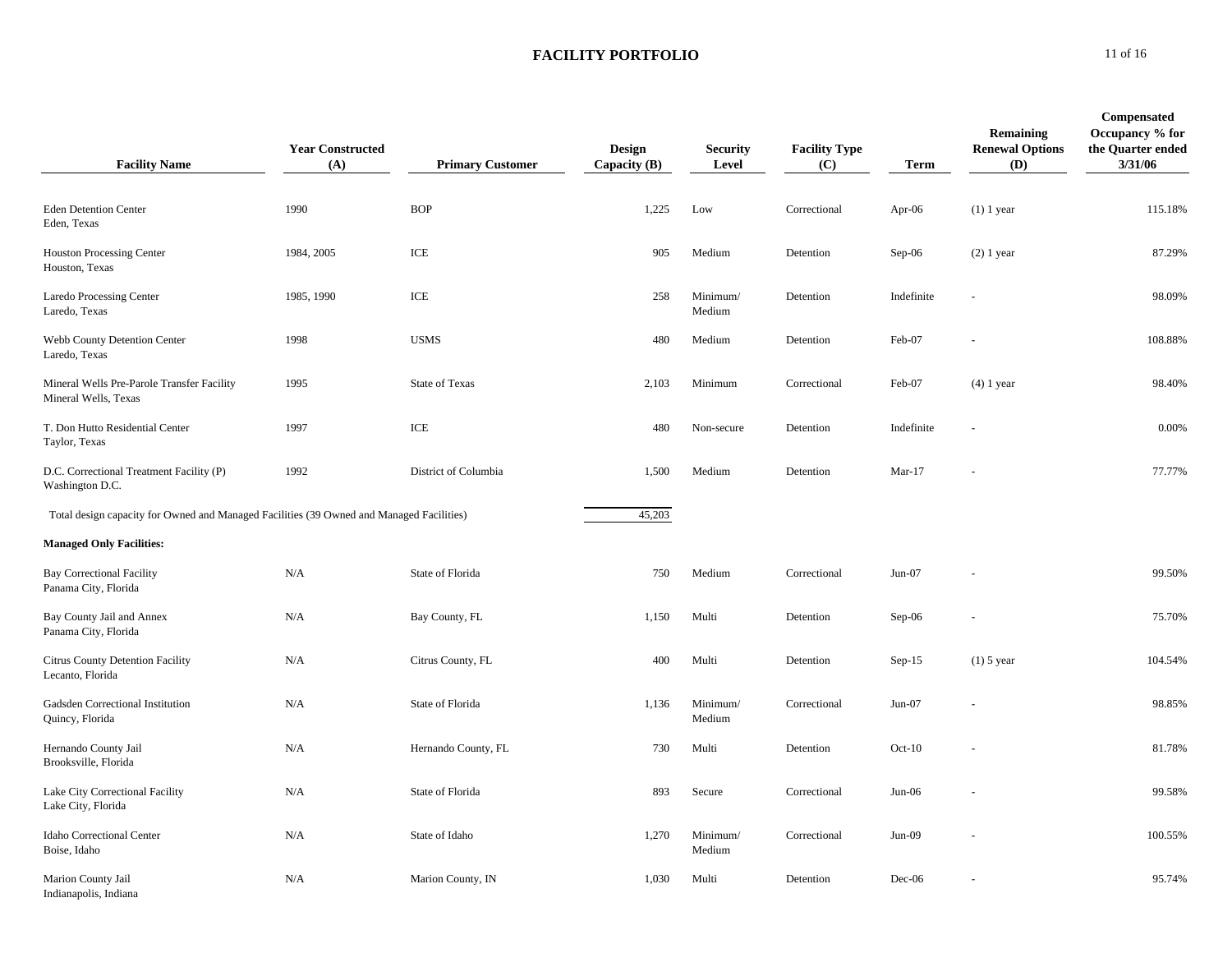| <b>Facility Name</b>                                             | <b>Year Constructed</b><br>(A) | <b>Primary Customer</b> | <b>Design</b><br>Capacity (B) | <b>Security</b><br>Level | <b>Facility Type</b><br>(C) | <b>Term</b> | Remaining<br><b>Renewal Options</b><br>(D) | Compensated<br>Occupancy % for<br>the Quarter ended<br>3/31/06 |
|------------------------------------------------------------------|--------------------------------|-------------------------|-------------------------------|--------------------------|-----------------------------|-------------|--------------------------------------------|----------------------------------------------------------------|
| Winn Correctional Center<br>Winnfield, Louisiana                 | N/A                            | State of Louisiana      | 1,538                         | Medium/<br>Maximum       | Correctional                | $Sep-06$    | $(1)$ 2 year                               | 104.80%                                                        |
| Delta Correctional Facility<br>Greenwood, Mississippi            | N/A                            | State of Mississippi    | 1,172                         | Minimum/<br>Medium       | Correctional                | $Sep-06$    | $(1)$ 1 year                               | 93.15%                                                         |
| Wilkinson County Correctional Facility<br>Woodville, Mississippi | N/A                            | State of Mississippi    | 1,000                         | Medium                   | Correctional                | Sep-07      | $(2)$ 1 year                               | 91.41%                                                         |
| <b>Elizabeth Detention Center</b><br>Elizabeth, New Jersey       | N/A                            | ICE                     | 300                           | Minimum                  | Detention                   | $Sep-08$    | $(5)$ 3 year                               | 101.99%                                                        |
| <b>Silverdale Facilities</b><br>Chattanooga, Tennessee           | N/A                            | Hamilton County, TN     | 918                           | Multi                    | Detention                   | Jan-08      | Indefinite                                 | 88.20%                                                         |
| South Central Correctional Center<br>Clifton, Tennessee          | N/A                            | State of Tennessee      | 1,676                         | Medium                   | Correctional                | Jul-07      |                                            | 97.26%                                                         |
| Metro-Davidson County Detention Facility<br>Nashville, Tennessee | N/A                            | Davidson County, TN     | 1,092                         | Multi                    | Detention                   | Jul-06      | $(2)$ 1 year                               | 91.13%                                                         |
| Hardeman County Correctional Facility<br>Whiteville, Tennessee   | N/A                            | State of Tennessee      | 2,016                         | Medium                   | Correctional                | May-06      | $(4)$ 3 year                               | 97.41%                                                         |
| B. M. Moore Correctional Center<br>Overton, Texas                | N/A                            | <b>State of Texas</b>   | 500                           | Minimum/<br>Medium       | Correctional                | Jan-07      | $(2)$ 1 year                               | 99.65%                                                         |
| <b>Bartlett State Jail</b><br>Bartlett, Texas                    | N/A                            | <b>State of Texas</b>   | 1,001                         | Minimum/<br>Medium       | Correctional                | $Jan-07$    | $(4)$ 1 year                               | 99.85%                                                         |
| Bradshaw State Jail<br>Henderson, Texas                          | N/A                            | <b>State of Texas</b>   | 1,980                         | Minimum/<br>Medium       | Correctional                | Jan-07      | $(4)$ 1 year                               | 99.69%                                                         |
| Dawson State Jail<br>Dallas, Texas                               | N/A                            | <b>State of Texas</b>   | 2,216                         | Minimum/<br>Medium       | Correctional                | $Jan-07$    | $(4)$ 1 year                               | 98.26%                                                         |
| <b>Diboll Correctional Center</b><br>Diboll, Texas               | N/A                            | <b>State of Texas</b>   | 518                           | Minimum/<br>Medium       | Correctional                | Jan-07      | $(2)$ 1 year                               | 99.93%                                                         |
| Liberty County Jail/Juvenile Center<br>Liberty, Texas            | N/A                            | Liberty County, Texas   | 380                           | Multi                    | Detention                   | $Jan-07$    | $(1)$ 3 year                               | 88.12%                                                         |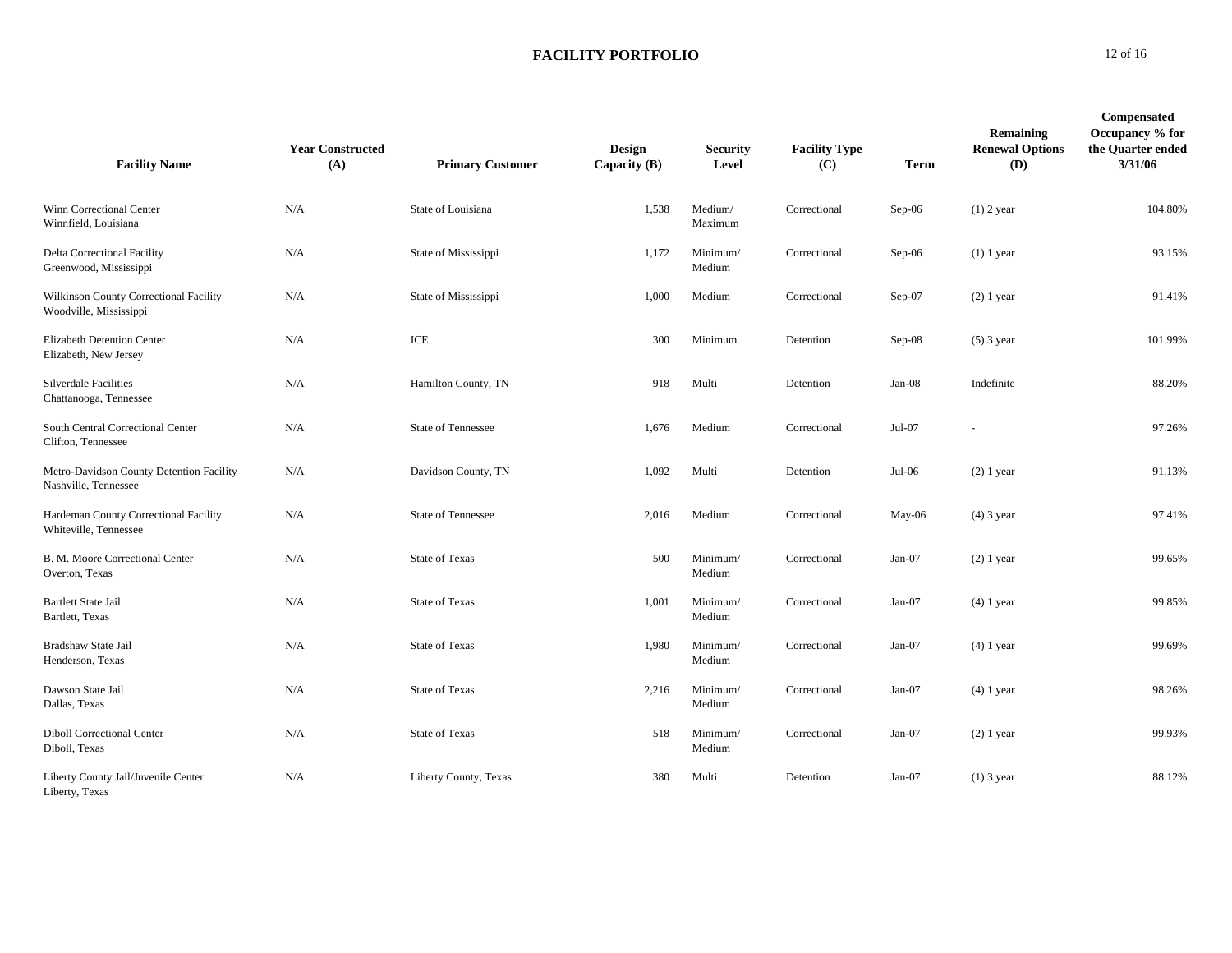|                                                                                | <b>Year Constructed</b> |                                     | <b>Design</b>  | <b>Security</b>    | <b>Facility Type</b> |          | Remaining<br><b>Renewal Options</b> | Compensated<br>Occupancy % for<br>the Quarter ended |
|--------------------------------------------------------------------------------|-------------------------|-------------------------------------|----------------|--------------------|----------------------|----------|-------------------------------------|-----------------------------------------------------|
| <b>Facility Name</b>                                                           | (A)                     | <b>Primary Customer</b>             | Capacity $(B)$ | Level              | (C)                  | Term     | <b>(D)</b>                          | 3/31/06                                             |
| Lindsey State Jail<br>Jacksboro, Texas                                         | N/A                     | <b>State of Texas</b>               | 1,031          | Minimum/<br>Medium | Correctional         | $Jan-07$ | $(4)$ 1 year                        | 99.38%                                              |
| Willacy State Jail<br>Raymondville, Texas                                      | N/A                     | State of Texas                      | 1,069          | Minimum/<br>Medium | Correctional         | Jan-07   | $(4)$ 1 year                        | 98.73%                                              |
| Total design capacity for Managed Only Facilities (24 Managed Only Facilities) |                         |                                     | 25,766         |                    |                      |          |                                     |                                                     |
| <b>Total design capacity for All Facilities</b>                                |                         |                                     | 70,969         |                    |                      |          |                                     |                                                     |
| <b>Leased Facilities:</b>                                                      |                         |                                     |                |                    |                      |          |                                     |                                                     |
| Leo Chesney Correctional Center<br>Live Oak, California                        | 1989                    | <b>Cornell Corrections</b>          | 240            | Minimum            | Owned/Leased         | $Sep-10$ | $\sim$                              | N/A                                                 |
| Queensgate Correctional Facility<br>Cincinnati, Ohio                           | 1906                    | Hamilton County, OH                 | 850            | Medium             | Owned/Leased         | Feb-07   | $\sim$                              | N/A                                                 |
| Community Education Partners (Q)<br>Houston, Texas                             | N/A                     | <b>Community Education Partners</b> | $\sim$         | Non-secure         | Owned/Leased         | $Jun-08$ | $(3)$ 5 year                        | N/A                                                 |

(A) The year constructed represents the initial completion of the facility's construction, as well as significant additions to the facility that occurred at a later date.

(B) Design capacity measures the number of beds, and accordingly, the number of inmates each facility is designed to accommodate. Facilities housing detainees on a short term basis may exceed the original intended design capacity for sentenced inmates due to the lower level of services required by detainees in custody for a brief period. From time to time, we may evaluate the design capacity of our facilities based on the customers using the facilities, and the ability to reconfigure space with minimal capital outlays. We believe design capacity is an appropriate measure for evaluating prison operations, because the revenue generated by each facility is based on a per diem or monthly rate per inmate housed at the facility paid by the corresponding contracting governmental entity.

(C) We manage numerous facilities that have more than a single function (i.e., housing both long-term sentenced adult prisoners and pre-trial detainees). The primary functional categories into which facility types are identified was determined by the relative size of prisoner populations in a particular facility on March 31, 2006. If, for example, a 1,000-bed facility housed 900 adult prisoners with sentences in excess of one year and 100 pre-trial detainees, the primary functional category to which it would be assigned would be that of correction facilities and not detention facilities. It should be understood that the primary functional category to which multi-user facilities are assigned may change from time to time.

(D) Remaining renewal options represents the number of renewals options, if applicable, and the remaining term of each option renewal.

(E) The facility is subject to a ground lease with the County of San Diego whereby the initial lease term is 18 years from the commencement of the contract, as defined. The County has the right to buy out all, or designated portions of, the premises at various times prior to the expiration of the term at a price generally equal to the cost of the premises, or the designated portion of the premises,

less an allowance for the amortization over a 20-year period. Upon expiration of the lease, ownership of the facility automatically reverts to the County of San Diego.

(F) The facility is subject to a purchase option held by Huerfano County which grants Huerfano County the right to purchase the facility upon an early termination of the contract at a price generally equal to the cost of the facility plus 80% of the percentage increase in the Consumer Price Index, cumulated annually.

(G) The facility is subject to a purchase option held by the Georgia Department of Corrections, or GDOC, which grants the GDOC the right to purchase the facility for the lesser of the facility's depreciated book value or fair market value at any time during the term of the contract between us and the GDOC.

(H) During the fourth quarter of 2004, 273 beds were completed and available for use. The construction on the remaining 1,251 beds was completed and available for use in October 2005. We are currently pursuing new management contracts and other opportunities to take advantage of the beds that are available at the Stewart County Correctional Facility, but can provide no assurance that we will be successful in doing so.

(I) The facility is subject to a deed of conveyance with the city of Wheelwright, KY which includes provisions that would allow assumption of ownership by the city of Wheelwright under the following occurrences: (1) we cea operate the facility for more than two years, (2) our failure to maintain at least one employee for a period of sixty consecutive days, or (3) a conversion to a maximum security facility based upon classification by the Ke Corrections Cabinet.

(J) The facility is subject to a purchase option held by the Tallahatchie County Correctional Authority which grants Tallahatchie County Correctional Authority the right to purchase the facility at any time during the contract at a price generally equal to the cost of the premises less an allowance for amortization over a 20-year period. During October 2005, we completed an amendment to extend the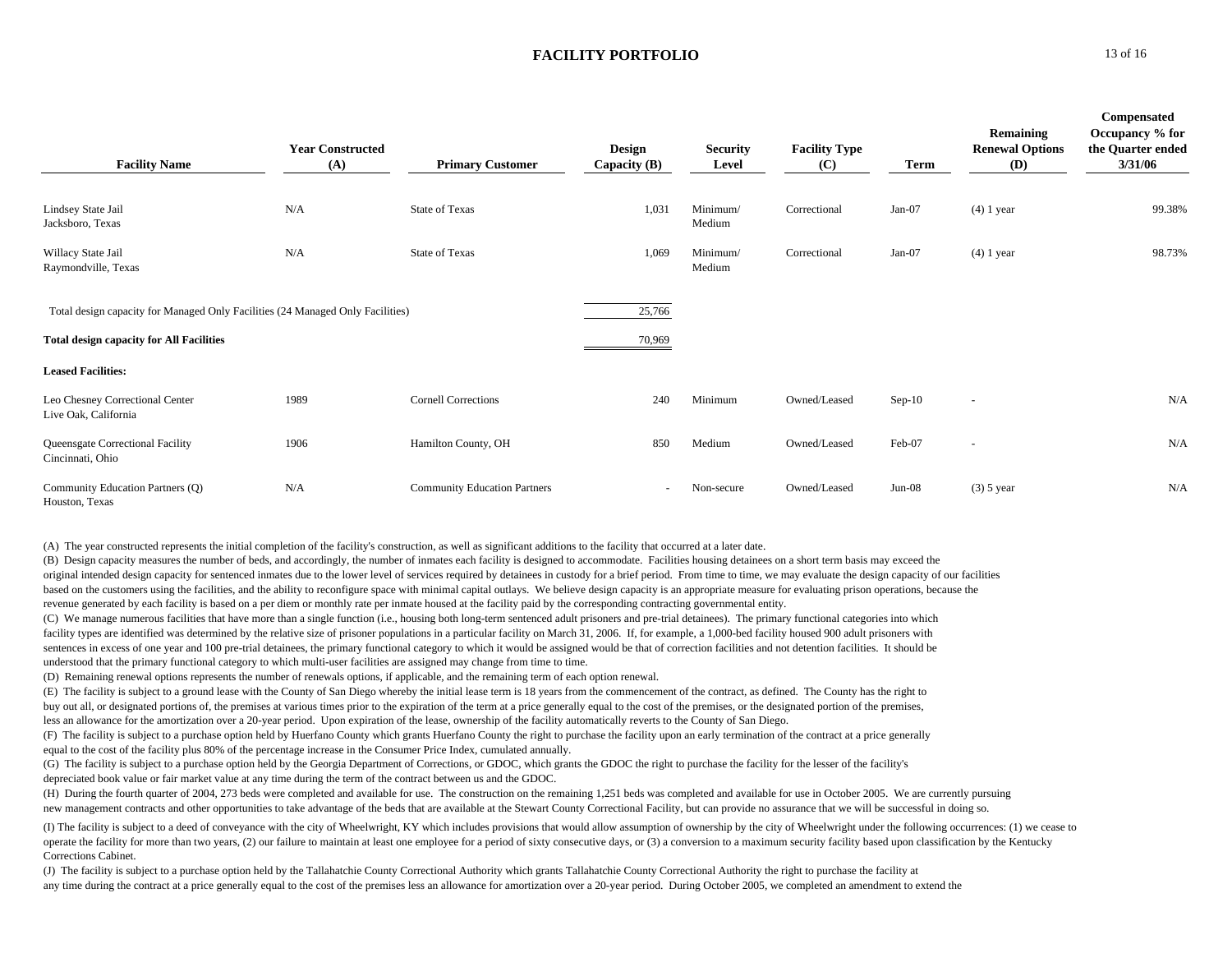|                      |                         |                         |                |          |                      |      |                        | Compensated       |
|----------------------|-------------------------|-------------------------|----------------|----------|----------------------|------|------------------------|-------------------|
|                      |                         |                         |                |          |                      |      | Remaining              | Occupancy % for   |
|                      | <b>Year Constructed</b> |                         | <b>Design</b>  | Security | <b>Facility Type</b> |      | <b>Renewal Options</b> | the Quarter ended |
| <b>Facility Name</b> |                         | <b>Primary Customer</b> | Capacity $(B)$ | Level    | (C                   | Term | <b>(D)</b>             | 3/31/06           |

amortization period through 2035, which could be further extended to 2050 in the event we expand the facility by at least 200 beds.

(K) The State of Montana has an option to purchase the facility generally at any time during the term of the contract with us at fair market value less the then present value of a pre-determined portion of per-diem payments made to us by the state of Montana.

(L) The facility is subject to a purchase option held by the Oklahoma Department of Corrections, or ODC, which grants the ODC the right to purchase the facility at its fair market value at any time. (M) During the third quarter of 2003, all of the Wisconsin inmates housed at the North Fork Correctional Facility were transferred to the Diamondback Correctional Facility in order to satisfy a contractual provision mandated by the state of Wisconsin. Upon completion of the inmate transfers, North Fork Correctional Facility was closed until the first quarter of 2006. During the first quarter of 2006. we reopened the North Fork Correctional Facility by transferring Vermont inmates from another one of our owned and operated facilities. We are currently pursuing new management contracts and other opportunities to take advantage of the beds that are available at the North Fork Correctional Facility, but can provide no assurance that we will be successful in doing so.

(N) Upon conclusion of the thirty-year lease with Shelby County, Tennessee, the facility will become the property of Shelby County. Prior to such time, if the County terminates the lease without cause, or breaches the lease or the State fails to fund the contract, we may purchase the property for \$150,000. If we terminate the lease without cause, or breach the contract, we will be required to purchase the property for its fair market value as agreed to by the County and us.

(O) The state of Tennessee has the option to purchase the facility in the event of our bankruptcy, or upon an operational breach, as defined, at a price equal to the book value, as defined.

(P) The District of Columbia has the right to purchase the facility at any time during the term of the contract at a price generally equal to the present value of the remaining lease payments for the premises. Upon expiration of the lease, ownership of the facility automatically reverts to the District of Columbia.

(Q) The alternative educational facility is currently configured to accommodate 900 at-risk juveniles and may be expanded to accommodate a total of 1,400 at-risk juveniles.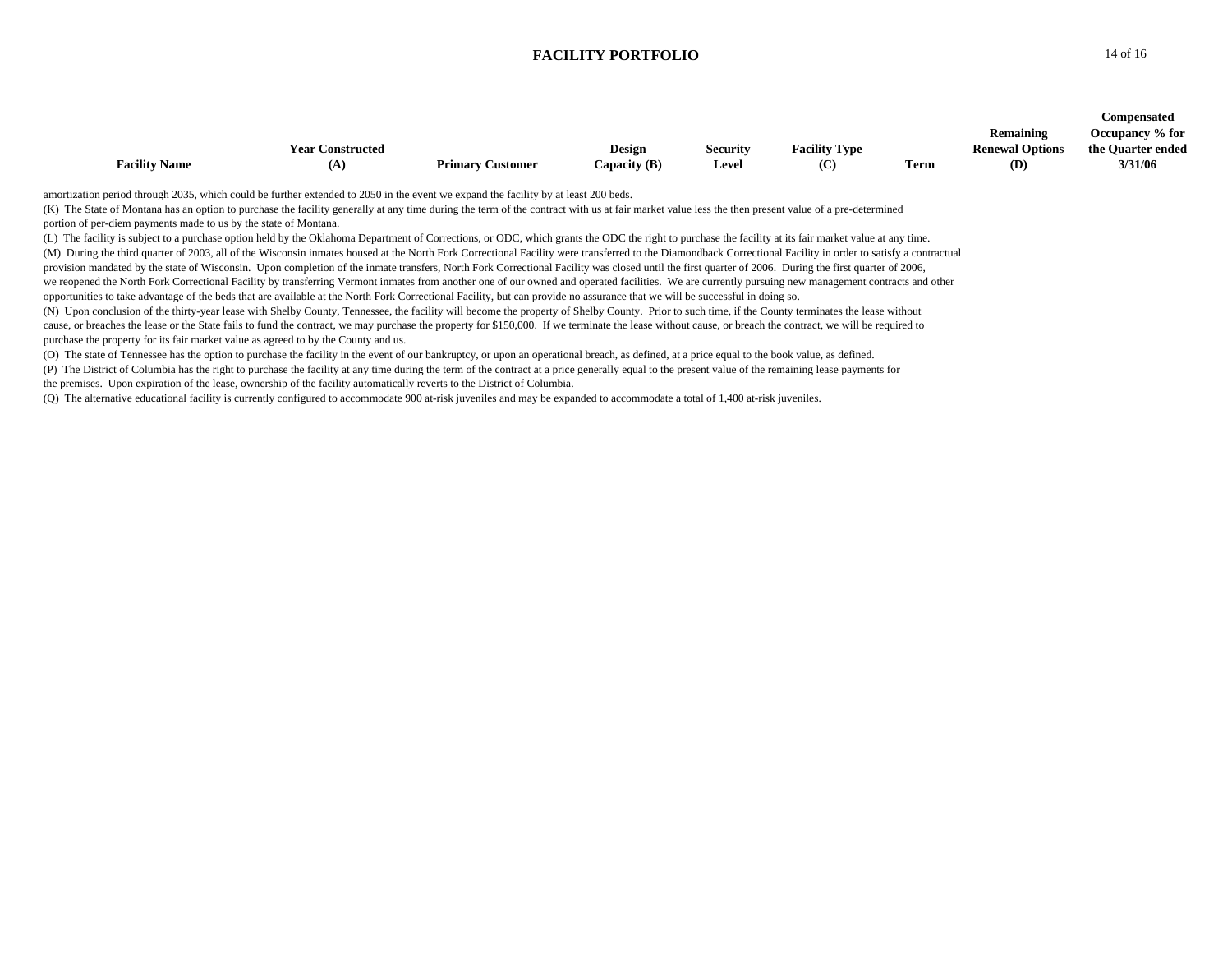#### **DIVERSIFICATION OF REVENUE**

(Unaudited and amounts in thousands)

| <b>Customer</b>                                   | <b>Management Revenue</b><br><b>For the Three Months</b><br>Ended March 31, 2006 | <b>Percent of Management Revenue</b><br><b>For the Three Months Ended</b><br><b>March 31, 2006</b> |  |  |
|---------------------------------------------------|----------------------------------------------------------------------------------|----------------------------------------------------------------------------------------------------|--|--|
| Bureau of Prisons                                 | \$<br>51,023                                                                     | 16.38%                                                                                             |  |  |
| <b>United States Marshals</b>                     | 47,723                                                                           | 15.32%                                                                                             |  |  |
| United States Immigration and Customs Enforcement | 25,541                                                                           | 8.20%                                                                                              |  |  |
| Texas                                             | 23,587                                                                           | 7.57%                                                                                              |  |  |
| Tennessee                                         | 18,153                                                                           | 5.83%                                                                                              |  |  |
| Florida                                           | 15,081                                                                           | 4.84%                                                                                              |  |  |
| Colorado                                          | 14,942                                                                           | 4.80%                                                                                              |  |  |
| Georgia                                           | 12,860                                                                           | 4.13%                                                                                              |  |  |
| Hawaii                                            | 7,919                                                                            | 2.54%                                                                                              |  |  |
| Oklahoma                                          | 7,728                                                                            | 2.48%                                                                                              |  |  |
|                                                   | 224,557                                                                          | 72.11%                                                                                             |  |  |
| <b>Total Management Revenue</b>                   | 311,430                                                                          | 100.00%                                                                                            |  |  |